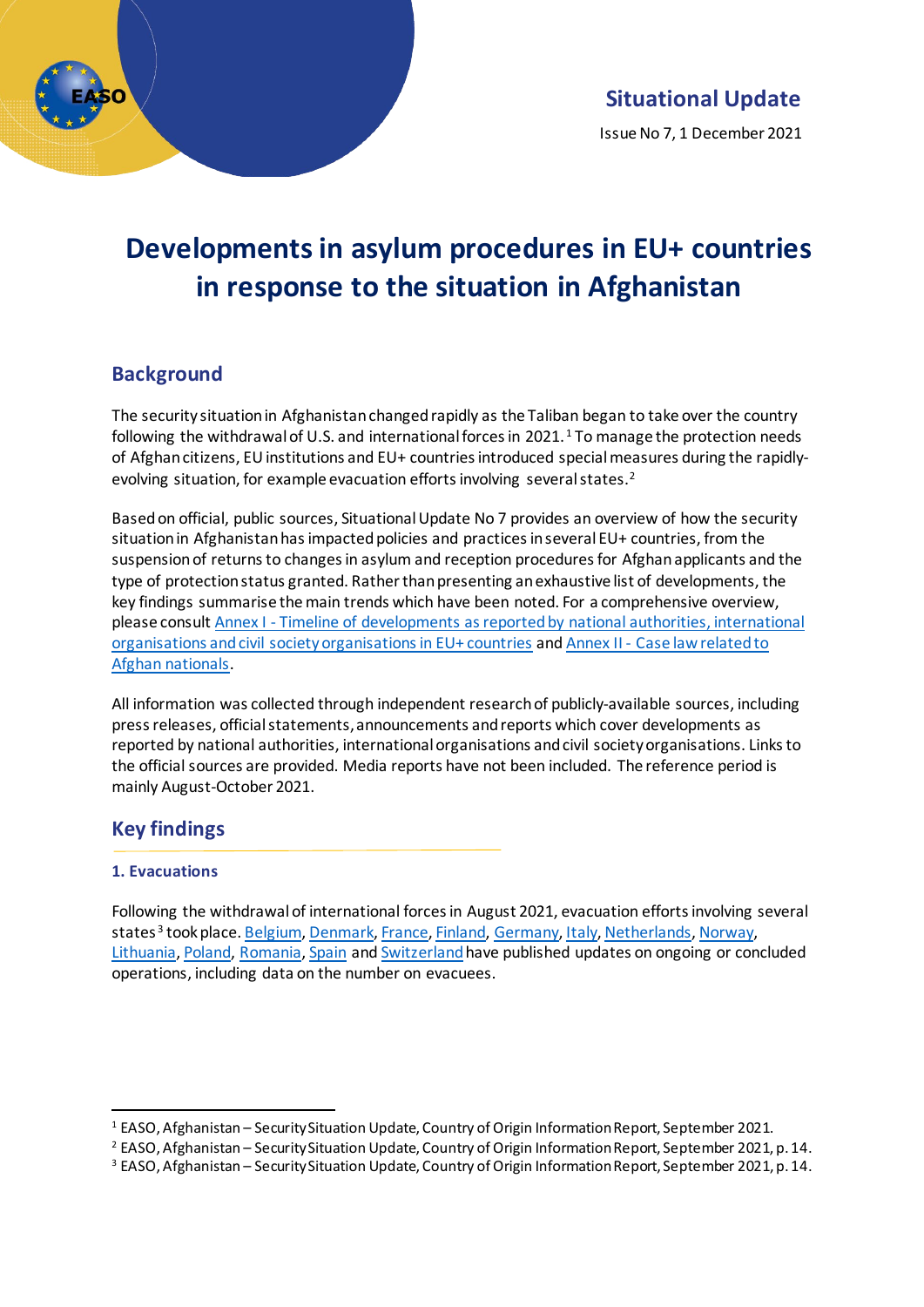

#### **2. Implications on the asylum procedure**

#### *Procedures used for evacuees*

EU+ countries adopted different approaches to the **submission and processing of asylum applications by Afghan evacuees**. For instance, i[n Norway,](#page-4-0) 676 Afghans were granted protection based on the **status of resettled refugees**. I[n Switzerland,](#page-4-0) 132 Afghans were also admitted to Switzerland's resettlement programme andaccorded refugee status without undergoing the regular asylum procedure.

In other countries, evacuees have undergone a **fast-track procedure**. In th[e Netherlands,](#page-4-0) the asylum procedure wasshortened for Afghan citizens, and applicants were registered and identified by the Immigration and Naturalisation Service (IND) and KMar. They were also screened in the context of public order and national security. A group of approximately 20 IND employees were tasked with processing the applications. As of 18 October 2021, one-quarter of all evacuees have received an asylum decision, while interviews were ongoing in reception centres.

Similarly, in [Lithuania,](#page-4-0) the Migration Department announced that all persons evacuated from Afghanistan, such astranslators who have worked with Lithuanian soldiers, military personnel, EU and UN personnel and their family members, would be granted protection, and the first permanent residence permits have already been issued. In Finland and Poland, evacuees follow the asylum procedure.

In contrast, th[e Danish](#page-4-0)government has sent a new law for consultation to provide a 2-year residence permit to evacuated Afghans who worked as interpreters for the Armed Forces, local staff for the Danish Embassy in Kabul or who are particularly vulnerable because of ties with NGOs.

I[n Finland,](#page-4-0) a total of 85 asylum seekers arrived on evacuation flights from Afghanistan. The vast majority of evacuees (227 Afghan citizens) were evacuated based on a government decision providing humanitarian protection and granting them a residence permit directly.

#### *Increased number of applications*

The [Netherlands](#page-4-0) noted an **increase in asylum applications**lodgedby evacuees as a result of providing clear information on the asylum procedure. At the same time, many countries witnessed a significant number of subsequent applications by Afghan citizens, possibly linked to the unstable security situation in Afghanistan and the suspension of returns(for example in [Belgium](https://www.cgra.be/en/news/asylum-statistics-september-2021) and th[e](https://ind.nl/en/news/Pages/Asylum-influx-in-September-2021.aspx) [Netherlands\)](https://ind.nl/en/news/Pages/Asylum-influx-in-September-2021.aspx).

In contrast[, Finland](https://migri.fi/en/-/new-country-guidelines-for-afghanistan-extensive-assessment-of-the-security-situation-to-continue?ref=newsroom) has recently (11 November 2021) noted that the situation in Afghanistan has not had an impact on the number of Afghan applicantsin the country.

Based on [EASO's Latest Asylum Trends](https://www.easo.europa.eu/latest-asylum-trends) – August 2021, Afghans lodged more than 10,000 applications in EU+ countries in August (+38% from July). The vast majority were first-time applications. [Read more here.](https://www.easo.europa.eu/latest-asylum-trends)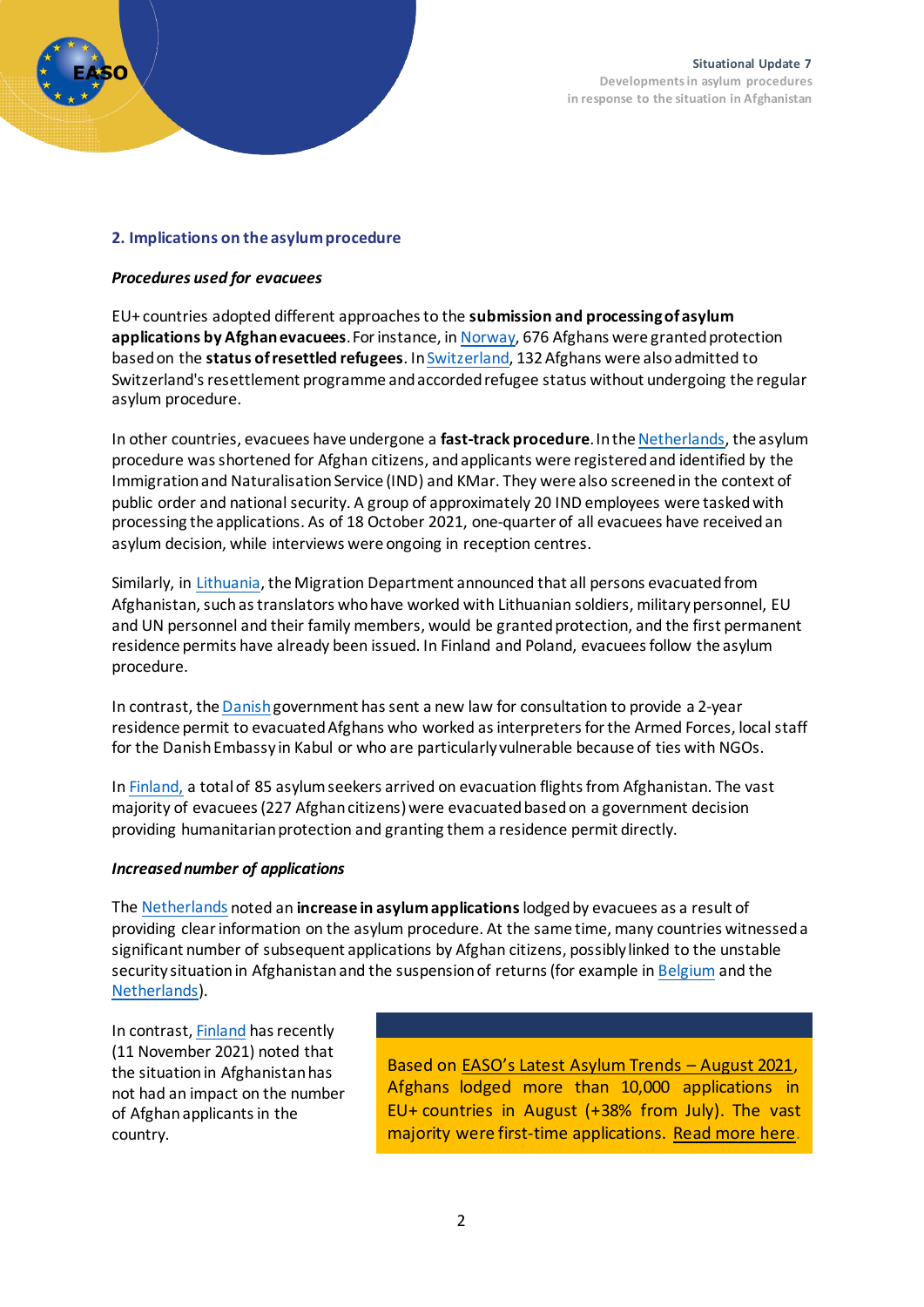

#### **Situational Update 7**

**Developments in asylum procedures in response to the situation in Afghanistan**



#### **EASO COI Information Report on Afghanistan**

In September 2021, EASO published a Country of Origin Information (COI) Information Report,1 *[Afghanistan -](https://coi.easo.europa.eu/administration/easo/PLib/2021_09_EASO_COI_Report_Afghanistan_Security_situation_update.pdf) Security [Situation Update](https://coi.easo.europa.eu/administration/easo/PLib/2021_09_EASO_COI_Report_Afghanistan_Security_situation_update.pdf)*. The updated **[report](https://coi.easo.europa.eu/administration/easo/PLib/2021_09_EASO_COI_Report_Afghanistan_Security_situation_update.pdf)** covers the overall security situation in Afghanistan from 1 March to 31 August 2021.



#### **Country Guidance: Afghanistan**

The [new update](https://easo.europa.eu/country-guidance-afghanistan-2021) was published on 11 November 2021. It represents Member States' joint assessment of the situation in Afghanistan in relation to international protection needs and focuses on the impact of the Taliban takeover.



#### *Access to information*

To address information needs, authorities have created **dedicated sections on their websites**, for example in [Denmark,](https://www.nyidanmark.dk/en-GB/Words-and-concepts/US/Asylum/FAQ-Afghanistan/?anchor=DF6BA0988DC148A6A9AA56090E9169FD&callbackItem=19087B5983F643DCB2EEFE431FE56349&callbackAnchor=19087B5983F643DCB2EEFE431FE56349DF6BA0988DC148A6A9AA56090E9169FD) [Finland,](https://migri.fi/en/faq-afghanistan) th[e Netherlands,](https://ind.nl/Paginas/Afghanistan.aspx) [Norway,](https://www.udi.no/viktige-meldinger/informasjon-om-situasjonen-i-afghanistan-og-soknader-om-opphold-i-norge/#link-27330) [Poland](https://udsc.gov.pl/materialy-informacyjne-dla-obywateli-afganistanu/) and [Sweden\)](https://www.migrationsverket.se/English/About-the-Migration-Agency/Information-regarding-the-situation-in-Afghanistan.html).

#### *Country of origin information and guidance*

During the rapidly-evolving situation, some national authorities quickly produced information on the situation in Afghanistan in order to inform the decision-making process. In Sweden, the Migration Agency published a new **country of origin report** (Version 1.0) on Afghanistan which covers the security situation, including the human rights situation and certain potential risk groups. It also issueda legal position on the opportunities for Afghan citizens to obtain passports.

In November 2021, Finland issue[d new country guidelines](https://migri.fi/en/-/new-country-guidelines-for-afghanistan-extensive-assessment-of-the-security-situation-to-continue?ref=newsroom) for decision-making on asylum and residence permit applications for Afghan citizens.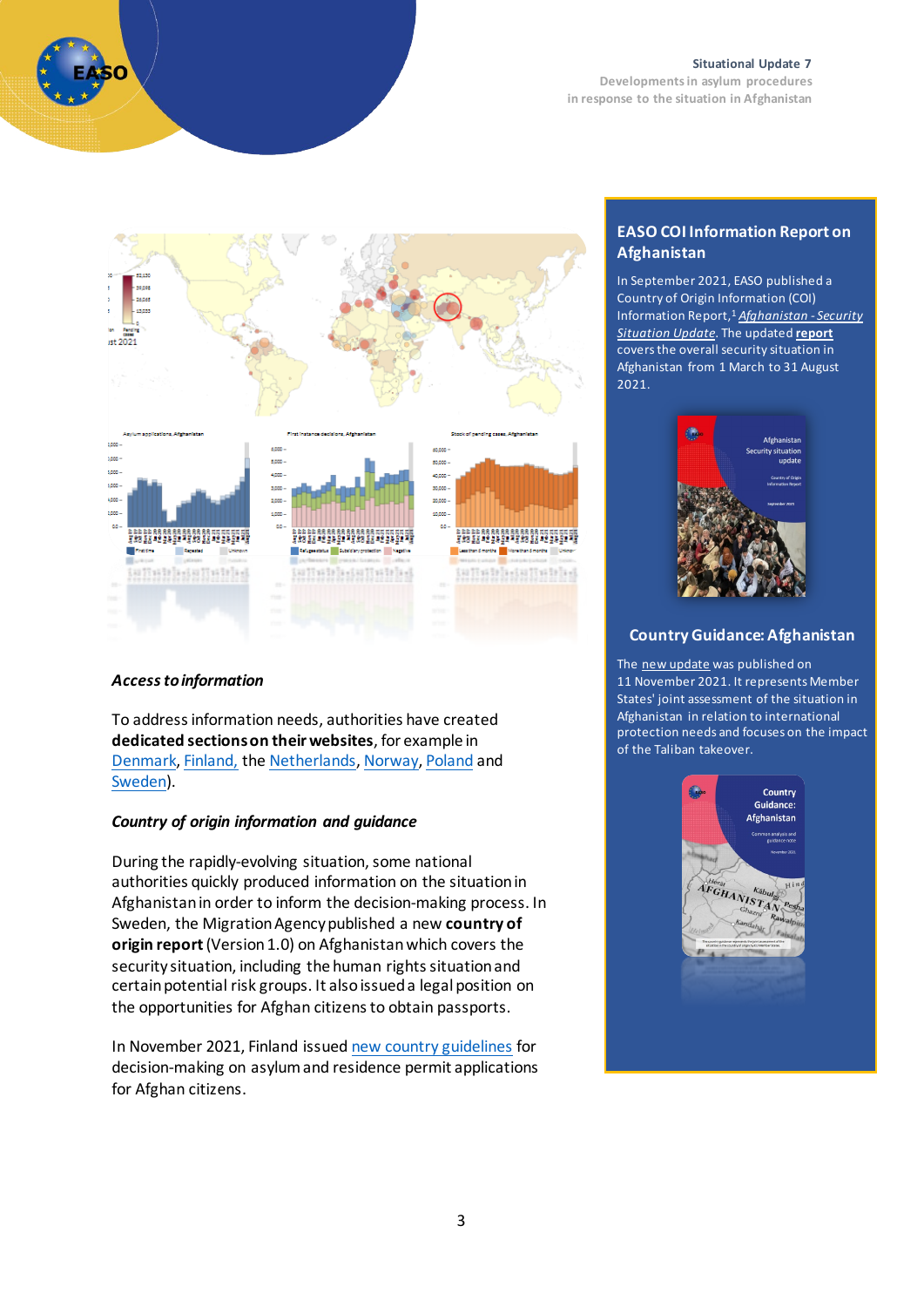

#### *(Partial) suspension of decision-making on applications for international protection*

In [Belgium, Denmark](#page-4-0) (Refugee Appeals Board) and [Luxembourg,](#page-4-0) **decision-making on asylum applications and the notification of decisions for Afghan applicants** were suspended due to the lack of sufficient information.

The IND in the [Netherlands](#page-4-0) extended the decision timeframe of ongoing applications and applications submitted as of 26 August 2021 to 18 months (normally it is 6 months).

[Sweden](#page-4-0) and [Finland](#page-4-0) halted the issuance of rejection decisions for Afghan applicants since July 2021.

#### *Resettlement*

Finland, Italy, Ireland an[d Switzerland](#page-4-0) increased the quota for resettling Afghan citizens. The SMA in Sweden requested the government to temporarily change the rules for resettlement to enable and accelerate the process of resettling Afghan refugees.

#### **3. Specific arrangements in reception**

I[n Spain,](#page-4-0) a temporary care and reception facility (for a maximum of 72 hours) was set up at Torrejon Military Air Base (in Madrid) for Afghan citizens evacuated from Afghanistan. The facility, which has a capacity for 800 people and includes separate spaces for women and children, and men, served as an arrival hub for refugees arriving to the air base in order to be transferred to other EU+ countries. A new sponsorship pilot project was launched to involve municipalities in the integrationof the Afghan nationals arriving within the framework of the Operation Antigone.

Law Decree No 139 (Article 7) in [Italy](#page-4-0)established3,000 new places for families in SAI reception centresthrough a dedicated national fund for asylum policies and services to address challenges brought by the situation in Afghanistan. Similarly, Fedasil in Belgium made efforts to enhance reception capacity.

In th[e Netherlands,](#page-4-0) evacuees were initially accommodated in emergency accommodation centres where the initial steps of the asylum procedure took place, before being transferred to reception, while the COA announced an increase in the number of extra reception places.

I[n Norway,](https://www.imdi.no/planlegging-og-bosetting/bosettingsprosessen/imdis-anmodning/) evacuated Afghans move to their settlement municipality in September, where their background and competencies will be mapped for integration purposes, according to the usual procedures. The [Finnish Immigration Service](#page-4-0) coordinated the reception of Afghan evacuees who were accommodated initially in reception centres and later moved to municipalities after the issuance of a residence permit.

#### **4. Suspension of returns and deportations procedures**

Due to the deterioration in the security and human rights situation, several EU+ countries – for instanc[e Germany,](#page-4-0) [Finland,](#page-4-0) th[e Netherlands, Norway,](#page-4-0) [Sweden](#page-4-0) (July) and [Switzerland](#page-4-0) – announced the suspension of returns to Afghanistan, impacting international protection procedures.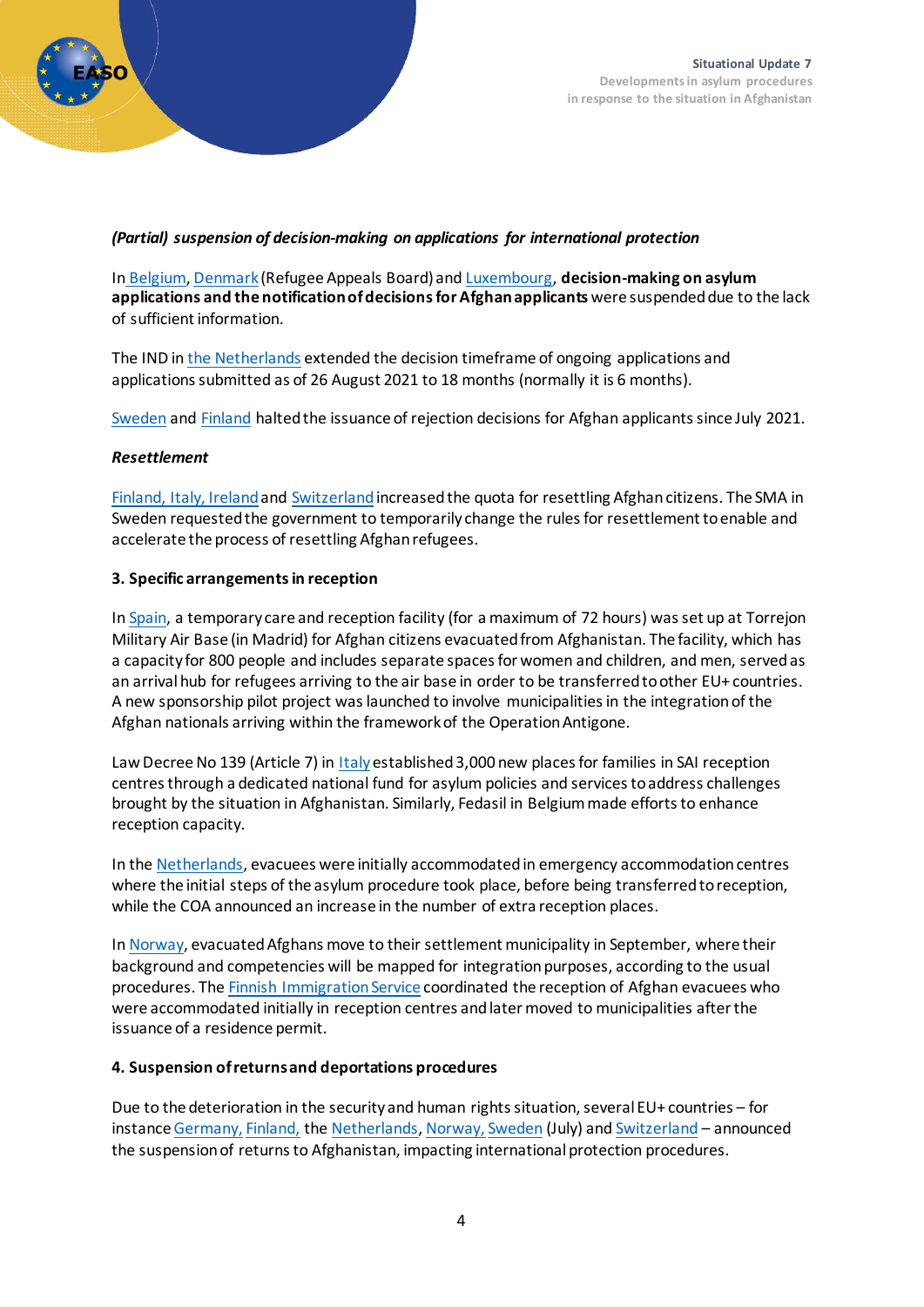

On 17 August, UNHCR issued a [non-return advisory](https://www.refworld.org/pdfid/611a4c5c4.pdf) for Afghanistan calling States to suspend forced returns of Afghan nationals, including those who have had their asylum claims rejected. Similarly, the Commissioner noted in her [Statement on the situation in Afghanistan at the extraordinary](https://ec.europa.eu/commission/presscorner/detail/en/statement_21_4286)  [meeting of Interior Ministers](https://ec.europa.eu/commission/presscorner/detail/en/statement_21_4286)that "the situation in Afghanistan is clearly not safe and it will not be safe for some time. Therefore, we cannot force people to return to Afghanistan".

#### **5. Jurisprudential developments**

<span id="page-4-0"></span>Several cases from courts and tribunals at the [national and European levels](#page-19-0) focus on Afghan nationals addressing challenges encountered in return procedures, halting deportations, detention in the absence of viable returns and protection statuses. Read Annex II - Case law related to Afghan [nationals.](#page-19-0)

# **Share your opinion!**

Please provide your feedback and any suggestions on publications produced by EASO's Information and Analysis Sector: [https://ec.europa.eu/eusurvey/runner/EASO\\_IAS\\_Publications](https://ec.europa.eu/eusurvey/runner/EASO_IAS_Publications)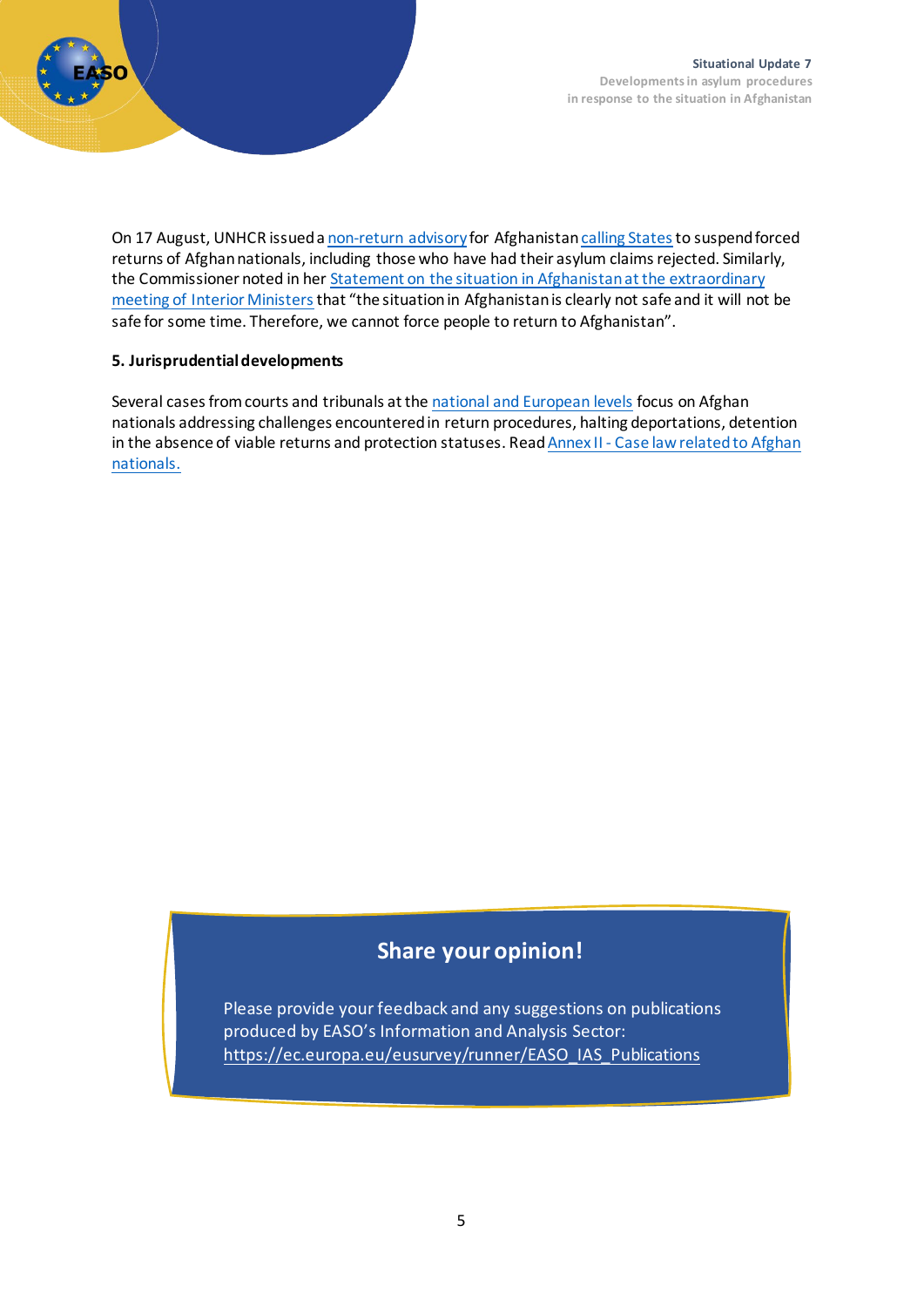

# **Annex I: Timeline[4](#page-5-0) of developments as reported by national authorities, international organisations and civil society organisationsin EU+ countries**

**11.11 Finland:** The [Finnish Immigration Service](https://migri.fi/en/-/new-country-guidelines-for-afghanistan-extensive-assessment-of-the-security-situation-to-continue?ref=newsroom) has drawn up new guidelines for the decision-making on Afghan citizens' asylum and residence permit applications. For the time being, Afghan citizens are not issued with negative decisions that would lead to removal from the country. During January-October of this year, 356 Afghans have applied for asylum in Finland. Of the applications submitted, 196 are first applications and 160 are subsequent applications. So far, the situation in Afghanistan does not show in the number of applicants. At the moment, 530 Afghan citizens are waiting for an asylum decision.

**08.11 Finland:** The [Finnish Immigration Service](https://migri.fi/en/-/the-number-of-asylum-seekers-remained-low) announced that the number of asylum seekers remained low. A total of 85 asylum seekers arrived in Finland on the evacuation flights from Afghanistan.

**18.10 Netherlands:** The IN[D published monthly statistics](https://ind.nl/en/news/Pages/Asylum-influx-in-September-2021.aspx) (period September 2021). The number of asylum applications made by evacuees in the month of September is 1,104 (of 1,199 applications in total). The number of repeatedasylum applications in September was 79 for Afghan nationals (out of total 207 repeated applications).

**18.10 Netherlands:** The [IND announced](https://ind.nl/en/news/Pages/560-Afghan-evacuees-have-received-asylum-decision.aspx) that 560 Afghan evacuees received an asylum decision, approximately one-quarter of all evacuees. In August, the Netherlands evacuated around 2,000 people from Afghanistan who would be entitled to asylum. The asylum procedure wasshortened for this group of applicants as they are registered and identified by the IND and KMar. They are also screened in the context of public order and national security.

The evacuees also include a group of around 220 people in transit because they are on the evacuation list of a third country. They will be screened but do not have to be identified and registered by the KMar.

The IND is currently active in three reception centres. In Zeist, all interviews have been conducted, but decisions need to be taken for a number of applications. Last Tuesday, interviews started in the emergency accommodation centre on the military site in Harskampfor evacuees who were formerly accommodated but not interwied in the Zoutkamp camp. The group formerly staying in Harskamp has been interviewed and transferred to Heumensoord. There, facilities have been set up for this purpose.

The State Secretaries for Justice and Security gave un [update](https://www.rijksoverheid.nl/documenten/kamerstukken/2021/10/11/20211011-kamerbrief-inzake-stand-van-zaken-afghanistan) to the Parliament on the situation in Afghanistan. It was underlined that around 2,000 evacuees have been staying in reception centres in the Netherlands. KMar completed the identification process for 1,690 persons by 3 October, while the IND completed the asylum procedure for 290 evacuees. The *Letter to parliament on developments in* [Afghanistan' i](https://www.rijksoverheid.nl/binaries/rijksoverheid/documenten/kamerstukken/2021/10/11/20211011-kamerbrief-inzake-stand-van-zaken-afghanistan/20211011-kamerbrief-inzake-stand-van-zaken-afghanistan.pdf)s available.

15.10 Spain: The Ministry of Inclusion completed the referral to reception shelters of the last group [of Afghan families](https://prensa.inclusion.gob.es/WebPrensaInclusion/noticias/inmigracionemigracion/detalle/4118) who arrived to Spain. A total of 42 family units have been referred to the reception places located in nine autonomous communities. The Ministry has created a working group through

<span id="page-5-0"></span><sup>4</sup> The timeline may not be exhaustive. Elements are included as identified in official public websites.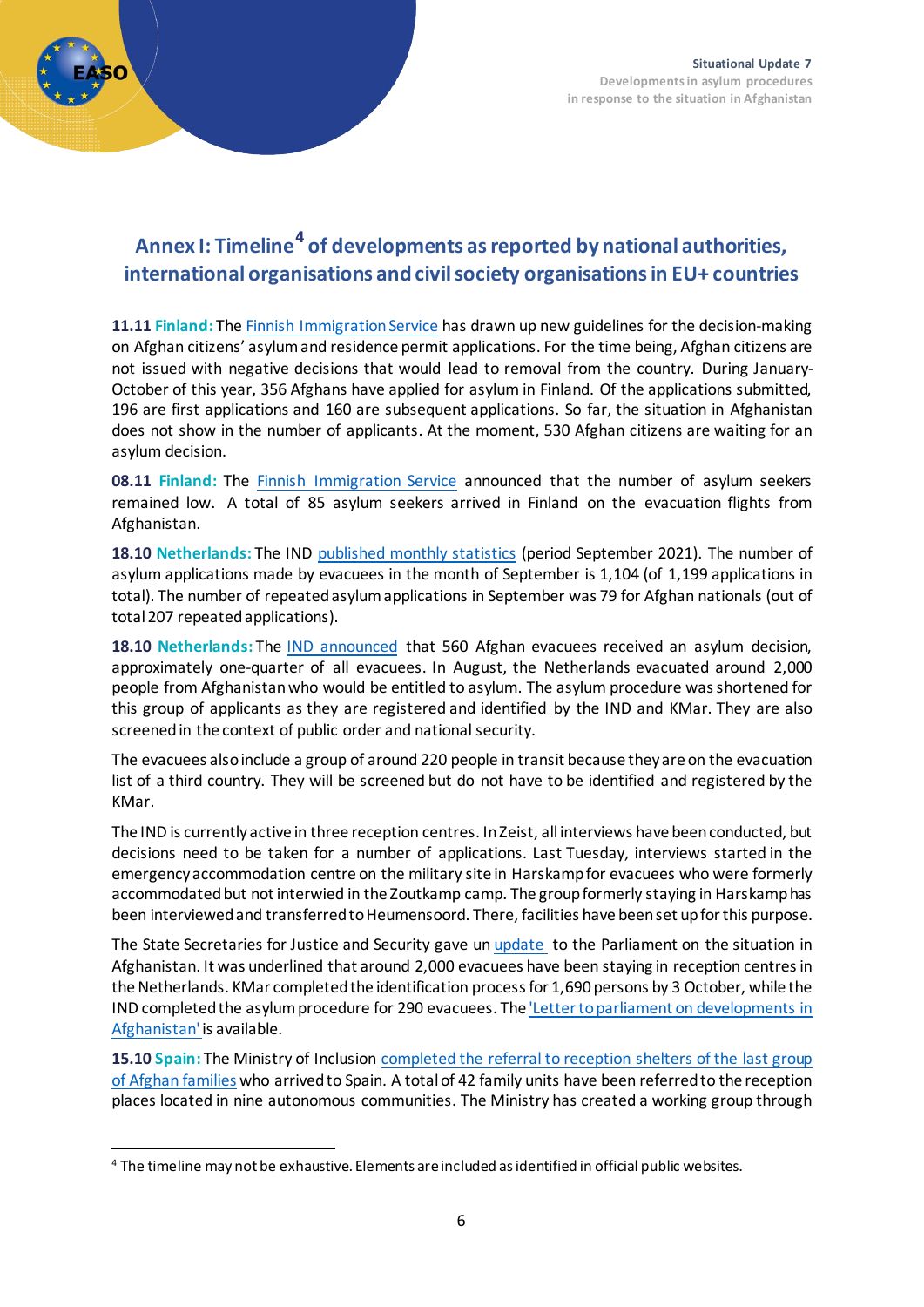

which offers and demands for work and the continuation of studies are channelled. An interactive [infographic with figures](https://prensa.inclusion.gob.es/WebPrensaInclusion/noticias/inmigracionemigracion/detalle/4118) on the Afghan distribution to communities is available.

The CEAR released a new video as part of the [Safe Exit from Afghanistan campaign](https://www.cear.es/video-salida-segura-de-afganistan/) by which 107 entities and dozens of culture and communication personalities claimed humanitarian corridors for EU+ countries, including Spain, to provide safe access routes to guarantee the reception of Afghans trying to flee the Taliban regime. A new pilot sponsorship project will involve municipalities in the integration of Afghan nationals arriving within the framework of the Operation Antigone.

**15.10 Belgium:** The CGR[Spublished](https://www.cgra.be/en/news/asylum-statistics-september-2021) asylum statistics for September 2021. In total, 3,326 new applications were registered. A large number of new applications were by Afghans, totalling 1,121, out of which 977 were first-time applicants and 144 were subsequent applications.

**11.10 Netherlands:** The State Secretary [for Justice and Security gave](https://www.rijksoverheid.nl/documenten/kamerstukken/2021/10/11/20211011-kamerbrief-inzake-stand-van-zaken-afghanistan) un update on the situation in Afghanistan. It was underlined that around 2,000 evacuees had been staying in reception centres in the Netherlands. KMar completed the identification process for 1,690 persons by 3 October, and the IND completed the asylum procedure for 290 evacuees by the same time.

**11.10 Spain: A n**ewpilot [sponsorship](https://prensa.inclusion.gob.es/WebPrensaInclusion/noticias/inmigracionemigracion/detalle/4116) [project](https://prensa.inclusion.gob.es/WebPrensaInclusion/noticias/inmigracionemigracion/detalle/4116) will involve municipalities in the integration of Afghan nationals who arrivedwithin the framework of the Operation Antigone. With this new framework, the Ministry of Inclusion, Social Security and Migration will cover the expenses related to the reception of these nationals, including food, social accompaniment, integration, legal advice and language learning. Municipalities joining the project will make housing resources available to the Ministry.

**11.10 Sweden:** The SMA published a [new country of origin report on Afghanistan](https://lifos.migrationsverket.se/dokument?documentSummaryId=45850)covering the security situation, the human rights situation and certain potential risk groups (Version 1.0). It also issued a legal position [on the opportunities for Afghan citizens](https://lifos.migrationsverket.se/dokument?documentSummaryId=45851)to obtain passports (RS/087/2021).

**08.10 Lithuania:** The [Migration Department](https://www.migracija.lt/-/prieglobstis-suteiktas-visiems-%C4%AF-lietuv%C4%85-perkeltiems-afganistanie%C4%8Diams?redirect=%2Fhome) announced that decisions have already been made to grant asylum to all persons who were evacuated from Afghanistan, such as translators who have worked with Lithuanian soldiers, military personnel, EU and UN personnel and their family members. The first permanent residence permits have already been issued.

**08.10 Italy:** With [Law Decree No 139 \(Article 7\),](https://www.normattiva.it/uri-res/N2Ls?urn:nir:stato:decreto.legge:2021-10-08;139!vig=2021-10-11) [3,000 new places for families were established in SAI](https://www.interno.gov.it/it/notizie/3000-nuovi-posti-disponibili-nel-sistema-accoglienza-e-integrazione-sai)  [reception centrest](https://www.interno.gov.it/it/notizie/3000-nuovi-posti-disponibili-nel-sistema-accoglienza-e-integrazione-sai)hrough a specific national fund for asylum policies and services to address inter alia challenges brought by the situation in Afghanistan.

**08.10 Switzerland:** Th[e Federal Counsellor participated](https://www.sem.admin.ch/sem/fr/home/sem/medien/mm.msg-id-85407.html) at the meeting of Schengen Ministries of the Interior on the necessity to have a coordinated response to the situation in Afghanistan.

**07.10 Belgium:** The temporary suspension of the notification of decisions for applicants from Afghanistan was [prolonged until 15 November.](https://www.cgra.be/en/news/temporary-partial-suspension-notification-decisions-applicants-afghanistan) The decision on the temporary suspension was communicated in August, and it was assessed that due to the lack of required information on the situation in Afghanistan, it would be too early to end it. The CGRS noted that this does not mean that the processing of applications from Afghan nationals is completely suspended. Applications are still being processed as before, and personal interviews are still being organised:

- A decision is taken and is notified for: the recognition of refugee status and an inadmissibility decision for persons benefitting from protection status in another Member State.
- Decisions are generally suspended.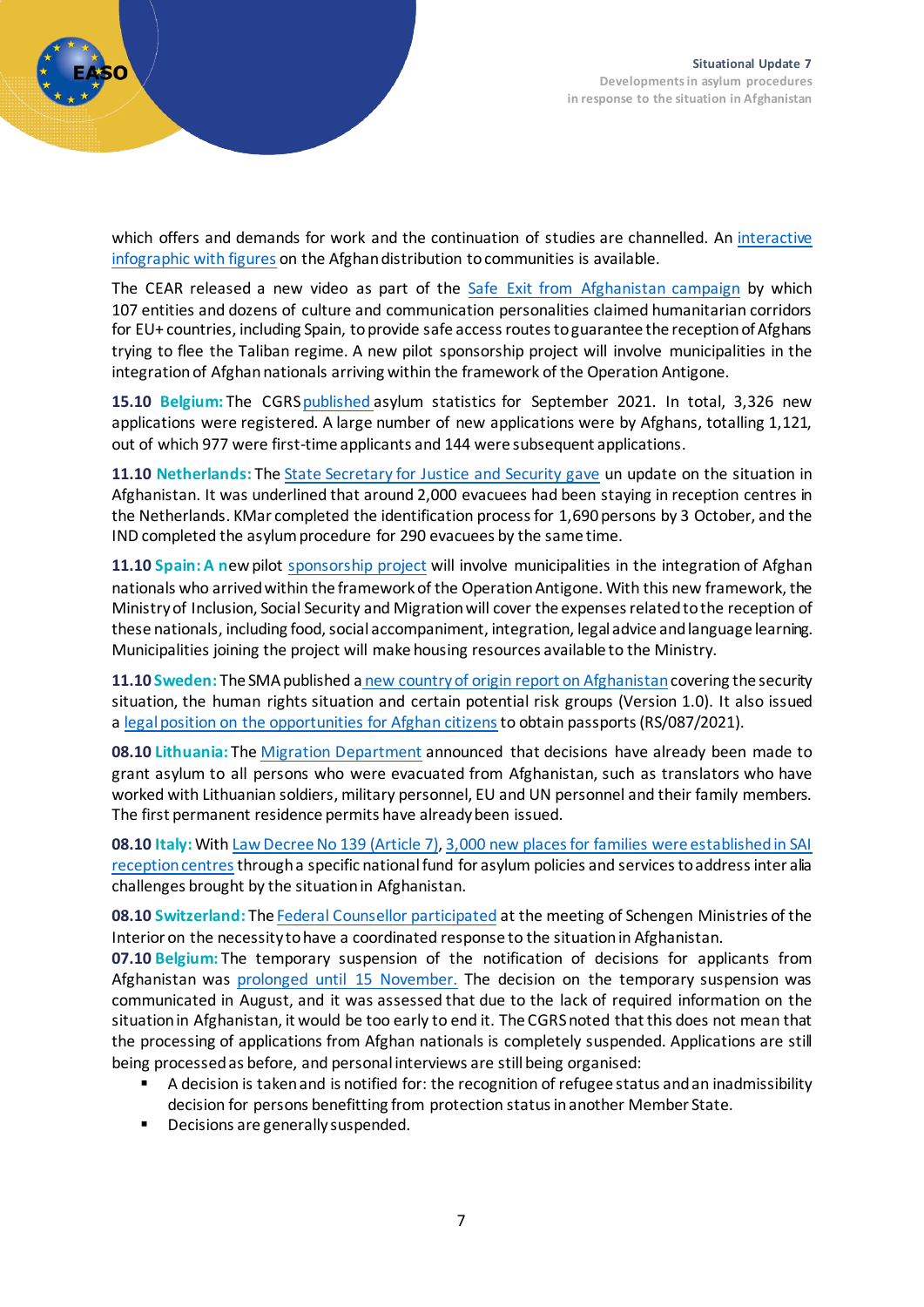

- Assessing subsidiary protection status, granting subsidiary protection and refusing to grant international protection.
- Notification of an inadmissibility decision for subsequent applications.
- For subsequent applications, each file is checked for new elements, and if these arise, a decision is taken on admissibility.

**07.10 Denmark:** The [Bill proposal](https://www.retsinformation.dk/eli/ft/202112L00043) was presented on 7 October 2021 by the Minister of Immigration and Integration Affairs (Mattias Tesfaye). The  $2^{nd}$  and  $3^{rd}$  reading in the [Parliamentary Committee](https://www.ft.dk/samling/20211/lovforslag/l43/index.htm) is scheduled for November 2021. The Bill envisages a specific application procedure until 24 November for residence permit for foreigners who:

- previously were a local employee at the Danish Embassy in Kabul or had other working connections with the authorities of the Ministry of Foreign Affairs inAfghanistan;
- previously were employed locally by the Armed Forces or had other working connections with the authorities in the Ministry of Defense in Afghanistan; and
- were evacuated by agreement with the Ministry of Foreign Affairs due to an affiliation with NGOs, other partners in Afghanistan, the UN, NATO or the EU.

**07.10 Germany:** The [Federal Foreign Office reported](https://www.auswaertiges-amt.de/de/newsroom/-/2487900) about a charter flight on 7 October with 217 Afghans from Pakistan to Germany, with more than 20 of them having other EU countries as a final destination. According to the Federal Ministry of the Interior, for Building and Home Affairs, the current status of the number of evacuated local workers who entered Germany is estimated at 1,516 local workers with family members.

**08.10 Italy:**During the EU high-level forum on providing protection to Afghans at risk, [the Italian](https://www.interno.gov.it/it/notizie/protezione-afghani-rischio-lamorgese-necessario-collaborare-i-paesi-transito-colpire-i-trafficanti)  Minister of the [Interior reminded](https://www.interno.gov.it/it/notizie/protezione-afghani-rischio-lamorgese-necessario-collaborare-i-paesi-transito-colpire-i-trafficanti) the meeting of their efforts in evacuating 4,200 Afghan citizens who are now in the reception system. The Minister also highlighted the importance of cooperation between transit countries to avoid the risk of trafficking. Italy is assessing the possibility of allocating a specific quota in 2022 for the resettlement of Afghans residing in Turkey, and presented an humanitarian admission scheme which will resettle Afghan citizens in need of protection from Pakistan and Iran within the next 24 months.

**06.10 France:** The [Ministry for Europe and Foreign Affairs](https://www.diplomatie.gouv.fr/fr/dossiers-pays/afghanistan/evenements/article/afghanistan-vol-d-evacuation-06-10-21) reported about an evacuation operation that took place on 5 October between Kabul and Doha with the support of the Qatari authorities. 13 French citizens and their dependents would be evacuated to return to France through Qatar. All [evacuation operations are available online.](https://www.diplomatie.gouv.fr/fr/dossiers-pays/afghanistan/evenements/article/afghanistan-vol-d-evacuation-06-10-21) 

**01.10 Greece:** The Ministry [for Migration and Asylum](https://migration.gov.gr/afixi-26-gynaikon-dikaston-kai-dikigoron-apo-to-afganistan-stin-athina/) informed that 26 female judges and lawyers with their families arrived in Athens from Afghanistan through Tbilisi. Upon arrival, they underwent a rapid test, were recorded and transported to ESTIA apartments, where they will be temporarily housed. The transfer to the apartments was carried out with the assistance of the IOM, while their safe passage was carried out with the contribution of the President of the Republic.

**01.10 Luxembourg:** The Minister of Immigration and Asylum, issued a [Press Release](https://maee.gouvernement.lu/fr/actualites.gouvernement%2Bfr%2Bactualites%2Btoutes_actualites%2Bcommuniques%2B2021%2B10-octobre%2B01-asselborn-dpi-afghan.html) in the context of the current decision-making on the international protection of Afghan applicants. The Minister, Jean Asselborn, took note of various criticisms following the suspension of decision-making on applications for international protection of Afghan nationals at the ministerial level and the termination of the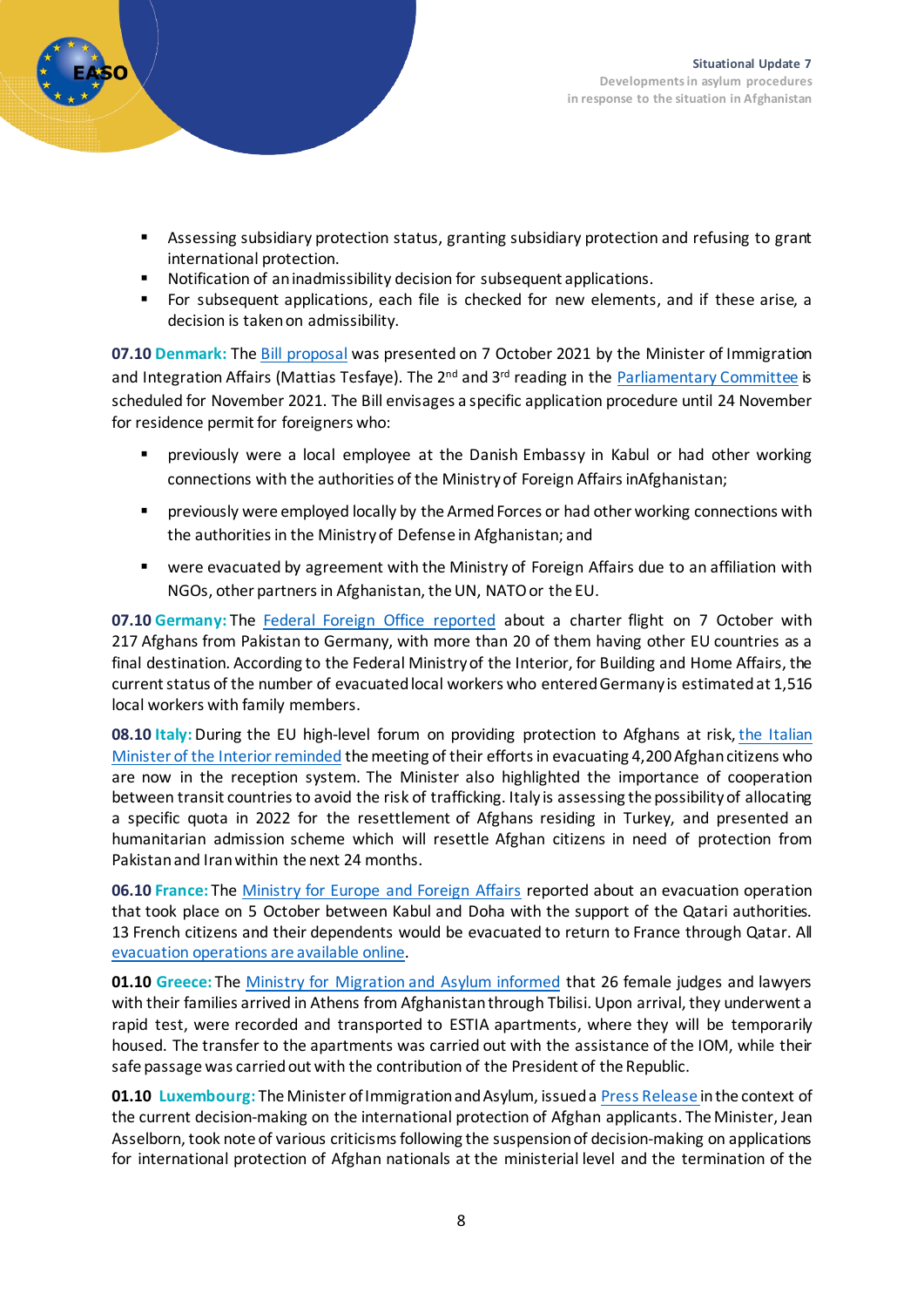

deliberation by the Administrative Tribunal. In the absence of complete and reliable sources of information, this decision was taken pending a clarification of the situation on the ground in Afghanistan and in the interest of people who would have seen their request a priori refused. In this context, the Minister referred to the position of the United Nations High Commissioner for Refugees which is also shared by other Member States, such as Germany, Belgium and France.

**30.09 France:** The [CNCDH unanimously adopted a declaration](https://www.cncdh.fr/sites/default/files/d_-_2021_-_6_-_situation_des_personnes_exilees_afghanes_sept_2021.pdf) on the situation of Afghan people in which it makes several recommendations for the attention of the French public authorities to meet the challenges of protecting human rights and humanitarian issues.

**30.09 Norway:** Some of the evacuated Afghans had moved or were moving to their settlement municipality in September, where their background and competencies will be mapped. The remaining Afghans will undergo a competency survey before settlement, and distribution to relevant municipalities will begin in October. A group of about 235 people's cases were defined as urgent and assigned to the municipality even before their arrival in Norway. The majority of these are already living in their municipality, while about 85 were temporarily accommodated at the Oslofjord Convention Center (OCC) in Sandefjord, where their quarantine will be carried out prior to moving to their settlement municipality. [Read more about the settlement of refugees.](https://www.imdi.no/planlegging-og-bosetting/bosettingsprosessen/imdis-anmodning/)

**29.09 Finland:** The [Ministerial Working Group on the Development of the Rule of Law and Internal](https://intermin.fi/-/1410853/ministerityoryhma-suomi-vastaanottaa-vuoden-2022-pakolaiskiintiossa-myos-afganistanilaisia-pakolaisia-1)  [Security outlined](https://intermin.fi/-/1410853/ministerityoryhma-suomi-vastaanottaa-vuoden-2022-pakolaiskiintiossa-myos-afganistanilaisia-pakolaisia-1) that Finland will receive at least 1,050 quota refugees in 2022. As part of its 2022 refugee quota, Finland will receive a total of 500 Syrian refugees from Lebanon and Turkey and 200 Congolese refugees from Zambia. In addition, Finland received 70 refugees who have been evacuated from Libya to Rwanda, as well as 130 refugees without citizenship and territorial boundaries, including emergencies. Finland also received at least 150 Afghan refugees from Iran. Earlier in September, the government outlined in its budget debate that the 2022 refugee quota is set to be raised to a maximum of 2,000 seats due to the Afghan crisis. In that case, a maximum of 950 more Afghans could be taken from Iran, in addition to what had previously been decided. A possible increase in the refugee quota to respond to the situation in Afghanistan will be considered in the context of the supplementary or amending budgets.

**29.09 Germany:** According to the [Federal Ministry of the Interior, for Building and Home Affairs,](https://twitter.com/BMI_Bund/status/1443160520459268099?s=20) the current status of the number of evacuated local workers from Afghanistan whohave entered Germany is estimated at 1,281 local workers and their family members.

**29.09 Lithuania:** A total of 178 people, such as translators working for Lithuanian soldiers, military personnel, EU and UN personnel and their family members, who were evacuated from Afghanistan applied for asylum in Lithuania at the end of August. Most of them were temporarily settled in Raseiniai, several people settled with relatives living in Lithuania. [The Migration Department informed](https://www.migracija.lt/lt/-/lietuvai-pad%C4%97jusiems-afganistanie%C4%8Diams-ir-j%C5%B3-artimiesiems-suteiktas-prieglobstis-lietuvoje?redirect=%2Flt%2Fnaujienos) that decisions have been issued on granting asylum to 167 Afghans who have assisted the Lithuanian state and their relatives. Their applications for asylum were examined in order of priority, and the Migration Department grantedthem refugee status.

**28.09 Ireland:** The Irish government [approved the establishment of an Afghan Admission](http://www.justice.ie/en/JELR/Pages/PR21000233)  [Programme](http://www.justice.ie/en/JELR/Pages/PR21000233) that will provide up to 500 additional places for Afghan family members. Afghan nationals living in Ireland on or before 1 September 2021 will be able to apply to nominate up to four close family members who meet the eligibility criteria and who are currently living in Afghanistan, or who have fled to certain neighbouring countries. Eligible family members will be granted a residence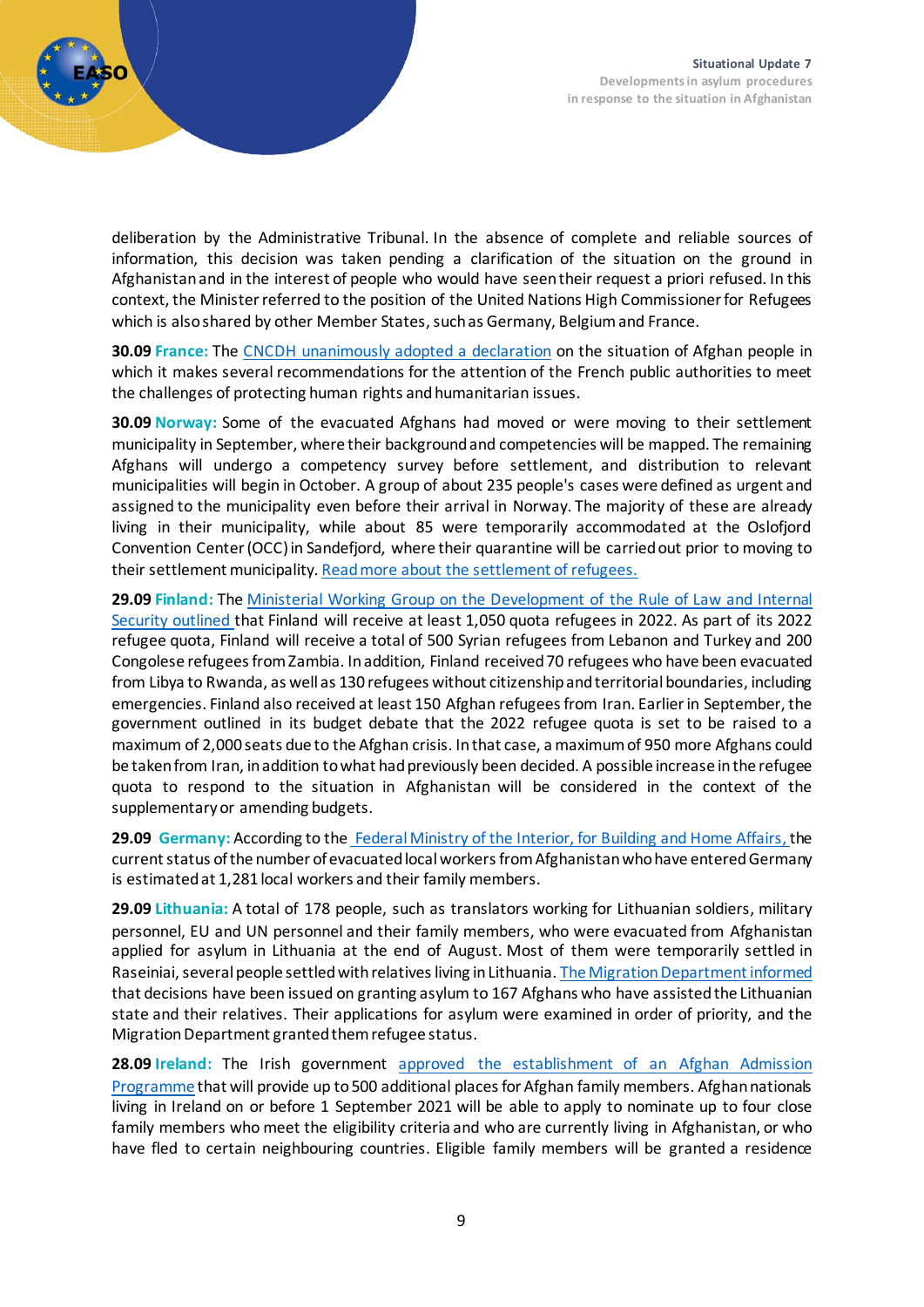permission that allows them immediate access to the labour market, without the need for an employment permit.

**27.09 Denmark:** The Danish Institute for Human Rights published comments on the [Consultation to](https://menneskeret.dk/sites/menneskeret.dk/files/media/document/H%C3%B8ringssvar%20over%20forslag%20til%20lov%20om%20midlertidig%20opholdstilladelse%20til%20visse%20personer%2C%20der%20i%20Afghanistan%20har%20bist%C3%A5et%20danske%20myndigheder.pdf)  [the bill on a temporary residence permit for certain persons who have assisted the Danish authorities](https://menneskeret.dk/sites/menneskeret.dk/files/media/document/H%C3%B8ringssvar%20over%20forslag%20til%20lov%20om%20midlertidig%20opholdstilladelse%20til%20visse%20personer%2C%20der%20i%20Afghanistan%20har%20bist%C3%A5et%20danske%20myndigheder.pdf)  [in Afghanistan.](https://menneskeret.dk/sites/menneskeret.dk/files/media/document/H%C3%B8ringssvar%20over%20forslag%20til%20lov%20om%20midlertidig%20opholdstilladelse%20til%20visse%20personer%2C%20der%20i%20Afghanistan%20har%20bist%C3%A5et%20danske%20myndigheder.pdf)

**24.09 Belgium:** Fedasil [announced](https://www.fedasil.be/fr/actualites/accueil-des-demandeurs-dasile/fedasil-recherche-des-places-daccueil) that it was still looking for new reception places and new sites for collective accommodation. The reasons for increased needs are various, including the evacuation from Afghanistan.

**24.09 Czechia:** The Minister of the Interior visited Slovenia, which currently chairs the Council of the EU. The [visit focused on](https://www.mvcr.cz/clanek/jan-hamacek-na-navsteve-slovinska-ujistil-o-ochote-ceska-pomahat-chranit-hranice-eu-pred-nelegalni-migraci.aspx) a joint approach to tackling illegal migration, focusing on the protection of the EU's external border, cooperation with third countries and the Balkan route for illegal migrants from Afghanistan.

**24.09 Switzerland:**[Questions were addressed by various parliamentary groupst](https://www.parlament.ch/en/ratsbetrieb/suche-curia-vista/geschaeft?AffairId=20214003)o the Federal Council in the Swiss Parliament sessions on humanitarian support to Afghanistan, resettlement programmes for vulnerable/persons in need, measures to take in order to stabilise the situation in Afghanistan and repercussion[s. Questions and answers related to the evacuations](https://www.parlament.ch/de/ratsbetrieb/suche-curia-vista/geschaeft?AffairId=20217797)from Afghanistan and humanitarian visas facilitated for Afghan nationals:

- A total number of 387 persons were evacuated from Afghanistan. 34 persons were Swiss nationals and 39 were foreign persons with a valid residence or residence permit in Switzerland without refugee status.
- 2 persons were provisionally admitted without refugee status. The SEM had previously authorised these persons to travel home.
- The other 312 evacuated persons had no previous permanent residence in Switzerland. They have been accepted as part of a humanitarian operation and counted within the resettlement quota. The remaining persons were family members of persons legally residing in Switzerland and individual humanitarian cases.
- **The SEM suspended returns to Afghanistan on 11 August 2021 due to recent developments.**
- **•** Applicants whose asylum application had already been rejected cannot be overturned as there was no legal basis for such action. However, those persons can submit a subsequent application, and the SEM will take into account the changed circumstances.
- **The decision on pending asylum procedures with an expulsion to Afghanistan is subject to** ongoing clarifications within SEM. In addition, the SEM clarified with the cantons whether measures are needed for persons who have been definitively rejected and who have to leave the country and live from emergency aid. While provisionally-admitted persons generally have access to education and support, education and integration are not a priority for those who have been rejected.
- At the end of August 2021, around 22,000 Afghans were living in Switzerland. More than 11,500 persons benefit from temporary reception, of which 550 are unaccompanied minors, almost 840 persons who came to Switzerland as unaccompanied minors and who are now between 18 and 21 years old, and over 5,000 adults with children. Around 1,000 people from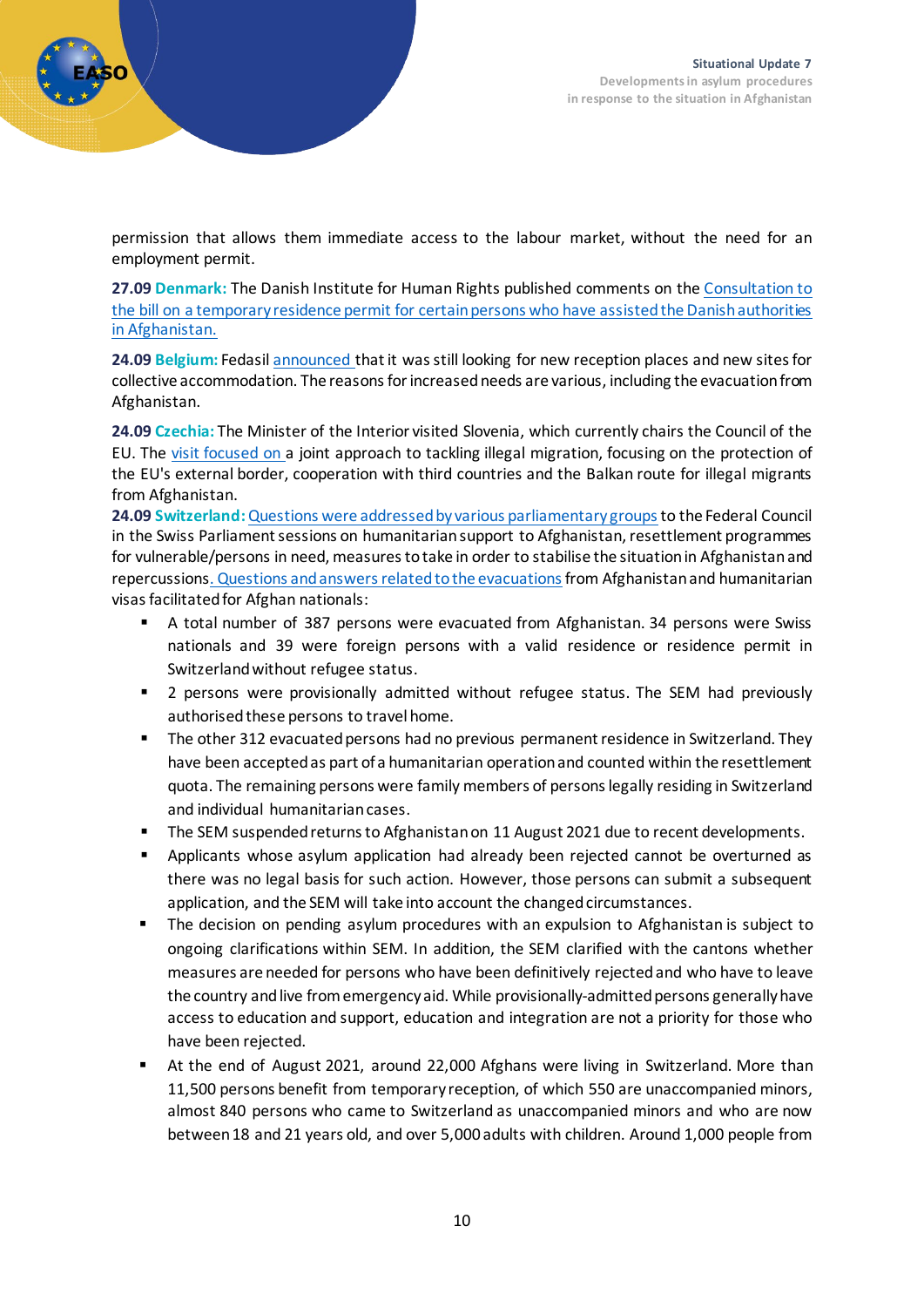

Afghanistan are currently undergoing asylum procedures, of which 164 are unaccompanied minors and 500 are Afghan adults with children.

More information on pending questions related to Afghanistan here

**23.09 France:** In its [Press Release,](https://www.interieur.gouv.fr/actualites/communiques/accueil-en-france-des-personnes-evacuees-dafghanistan) the Ministry of the Interior noted that, since the start of the evacuation operations launched on August 17, more than 100 French people and more than 2,600 Afghans have reached French soil.

**22.09 Austria:** i[s organising an EU workshop](https://www.ots.at/presseaussendung/OTS_20210921_OTS0156/bmi-eu-workshop-zu-migrations-und-sicherheitsaspekten-im-zusammenhang-mit-dem-machtwechsel-in-afghanistan)in Vienna from 21-22 September 2021 with the European Commission, interested and committed EU Member States and other relevant partners to Afghanistan.

**19.09 Portugal:** Portugal [received a group of 80 Afghan people,](https://www.portugal.gov.pt/pt/gc22/comunicacao/comunicado?i=portugal-acolhe-80-pessoas-oriundas-do-afeganistao) mostly athletes from the women's football team and their families, resulting in 178 citizens who were received following the humanitarian emergency in Afghanistan. The arrival of this group is the result of a joint operation that involved the national and US authorities, with 80 citizens having been provisionally accommodated in reception units in Greater Lisbon, and later transferred to independent housing from the north to the south of the country.

**17.09 Denmark:** Th[e Danish government sent](https://uim.dk/nyhedsarkiv/2021/september/saerloven-for-afghanske-tolke-og-lokalansatte-mv-er-sendt-i-hoering/) a new law for consultation to issue a two-year residence permit to evacuated Afghans who worked as interpreters for the Armed Forces, local staff for the Danish Embassy in Kabul or are particularly vulnerable because of ties with NGOs. The law will lay down rules on access to residence permits for family members. The bill will be presented in Parliament in early October.

**15.09 Denmark:** The [Refugee Appeals Board decided](https://fln.dk/da/Nyheder/Nyhedsarkiv/2021/150920212) to continue the suspension of decisions for Afghan citizens due to the uncertainty surrounding the security situation in the country. The board will discuss the situation again at the next meeting on 28 October 2021.

**14.09 Netherlands:** [AQ&A section](https://ids.easo.europa.eu/display/IDS/Netherlands)[for Afghanistan](https://ind.nl/Paginas/Afghanistan.aspx)[i](https://ids.easo.europa.eu/display/IDS/Netherlands)s now available on the IN[D's](https://ids.easo.europa.eu/display/IDS/Netherlands) website. More than 1,900 evacuated Afghans have been received in the Netherlands. They will have a shortened asylum process in the near future. It is not yet clear how long the procedure will take for the entire group. The IND wants to act expeditiously and provide clarity as soon as possible. In most cases one may follow the normal asylum procedure for non-evacuated Afghans.

**14.09 Netherlands:** The State Secretary for Justice and Security [published](https://www.rijksoverheid.nl/documenten/kamerstukken/2021/09/16/kamerbrief-inzake-aanvullende-vragen-afghaanse-tolken-ek) [a](https://ids.easo.europa.eu/display/IDS/Netherlands) Parliamentary Brief on the state of play on Afghanistan to inform the plenary debate on 15 September on developments since 26 August. 1,960 evacuees stayed in emergency locations of the Ministry of Defence, and 1,020 persons had completed the identification and registration process with the KMar as of 12 September.

**13.09 Luxembourg:** [Luxembourg announced](https://maee.gouvernement.lu/fr/actualites.gouvernement%2Bfr%2Bactualites%2Btoutes_actualites%2Bcommuniques%2B2021%2B09-septembre%2B13-fayot-afghanistan.html) an additional financial assistance of EUR 500,000 for Afghanistan. The total support for the year is EUR 3 million and it is focussed on developments and humanitarianaction projects in the country.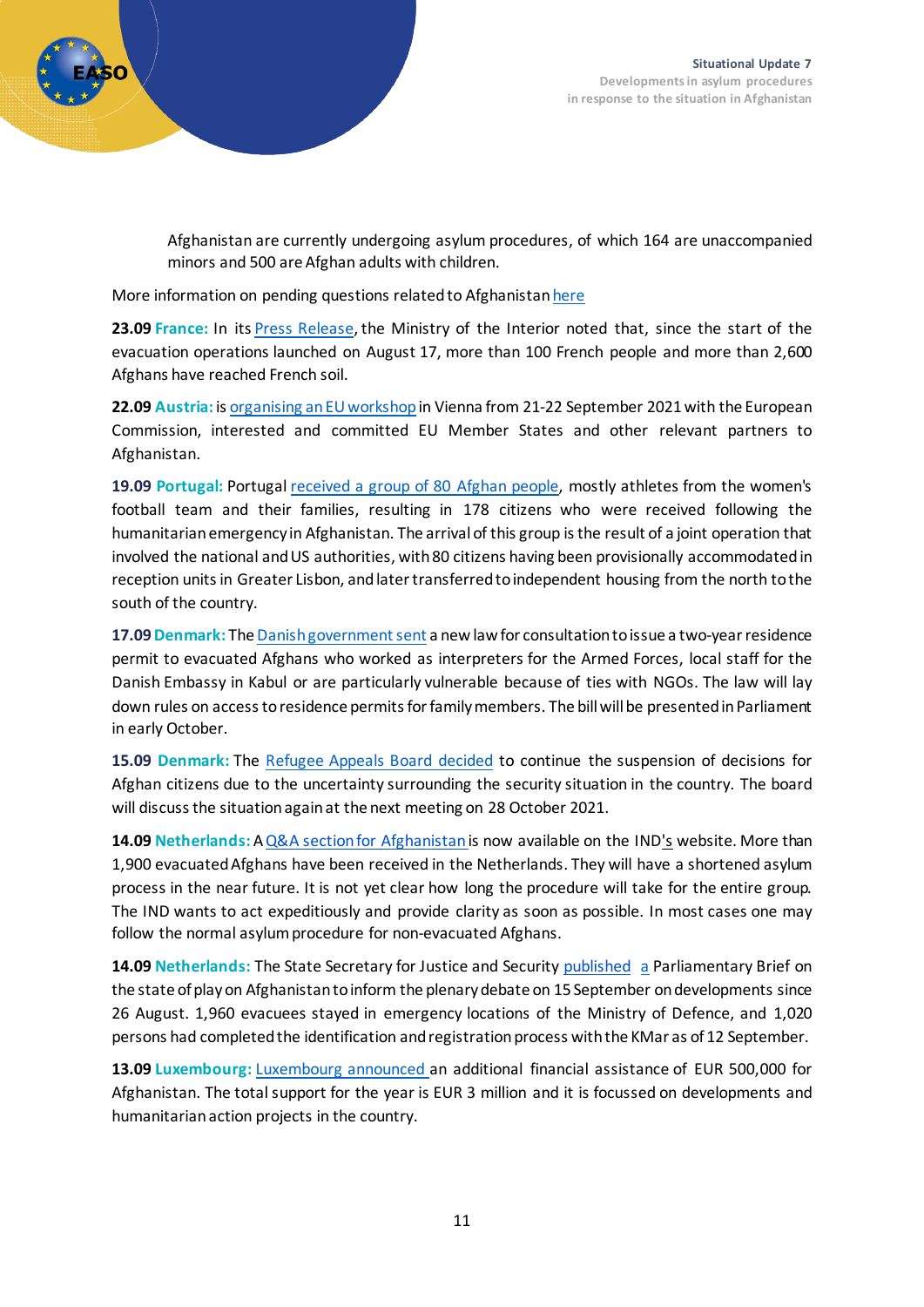

**14.09 Netherlands:** The COA [announced](https://www.coa.nl/nl/nieuws/update-benodigde-opvangcapaciteit-coa) the need for 4,000 extra places on a short term. This is due to an increase in the number of asylum applications, the fact that recognised beneficiaries of international protection stay longer in reception due to shortages on the housing market, and the arrival of evacuees from Afghanistan who are temporarily accommodated at emergency locations provided by the Ministry of Defence.

**12.09 Poland:** The Office for Foreigners organised another expert meeting as part of the Migration Analytical Centre. Th[emain aim of the conference](https://udsc.gov.pl/migracyjne-centrum-analityczne-spotkanie-ekspertow-grupy-v4/) was to discuss the current migration trends in the countries of the Visegrad Group and the situation in Afghanistan. The Migration Analytical Centre is one of the elements of the Migration Crisis Response Mechanism established by the Ministers of the Interior of the Visegrad Group.

09.09 Romania: The Ministry of Foreign [Affairs evacuated 139 Afghan citizens](https://www.mae.ro/en/node/56928) to Romania (including students, journalists, magistrates and other vulnerable categories). They will be processed by the General Inspectorate for Immigration (IGI).

**08.09 Norway:** The UDI and the UNE have decided to postpone returns (travel obligation) to Afghanistan further until 31 January 2022. This means that people who have received a final decision of a return to Afghanistan are not obliged to leave Norway as long as the return stop lasts. This applies to people from Afghanistan who:

- had an application for protection rejected;
- have been deported from Norway;
- have had the residence permit revoked; and
- resided in Norway and had the application for a residence permit rejected.

Persons with cases covered by the Dublin III III Regulation or the First Asylum Rule are not covered by the deferral of the obligation to leave the country. They can be returned to the European country where they first applied for protection. By that date, the UDI and the UNE will reassess the return situation to Afghanistan and whether the suspension should be extended or lifted. If the situation is clarified at an earlier stage, it will be reconsideredif case processing will be resumed before the period is over.

The UNE now has about 170 cases pending from Afghan citizens. The Police Immigration Unit (PU) has stated that there are approximately 150 Afghan citizens residing in Norway who have a decision on the obligation to leave Afghanistan. The PU has been informed that no persons who fall into the mentioned groups shall be forcibly deported from Norway. [Read the UNE's briefing on Afghanistan](https://www.une.no/aktuelt/arkiv/2021/forlenger-returstopp-til-afghanistan/)  [\(external website\)](https://www.une.no/aktuelt/arkiv/2021/forlenger-returstopp-til-afghanistan/). The UNE has also published [Country info theme](https://landinfo.no/wp-content/uploads/2021/09/Landinfo-temanotat-Afghanistan-Talibans-maktovertakelse-02092021.pdf) note: Afghanistan - Taliban [takeover\(](https://landinfo.no/wp-content/uploads/2021/09/Landinfo-temanotat-Afghanistan-Talibans-maktovertakelse-02092021.pdf)02.09.2021).

**08.09 Denmark:** The Danish Immigration Service launched a [webpage with Frequently Asked](https://www.nyidanmark.dk/en-GB/Words-and-concepts/US/Asylum/FAQ-Afghanistan/?anchor=DF6BA0988DC148A6A9AA56090E9169FD&callbackItem=19087B5983F643DCB2EEFE431FE56349&callbackAnchor=19087B5983F643DCB2EEFE431FE56349DF6BA0988DC148A6A9AA56090E9169FD)  [Questions](https://www.nyidanmark.dk/en-GB/Words-and-concepts/US/Asylum/FAQ-Afghanistan/?anchor=DF6BA0988DC148A6A9AA56090E9169FD&callbackItem=19087B5983F643DCB2EEFE431FE56349&callbackAnchor=19087B5983F643DCB2EEFE431FE56349DF6BA0988DC148A6A9AA56090E9169FD) about the consequences of the current situation in Afghanistan. The page contains information about residence permits in Denmark, information relevant for individuals currently staying outside of Denmark but wish to come to Denmark, what applies for specific cases and for cases of individuals who have a close relative of an Afghan citizen. The page will be updated regularly with relevant questions and answers.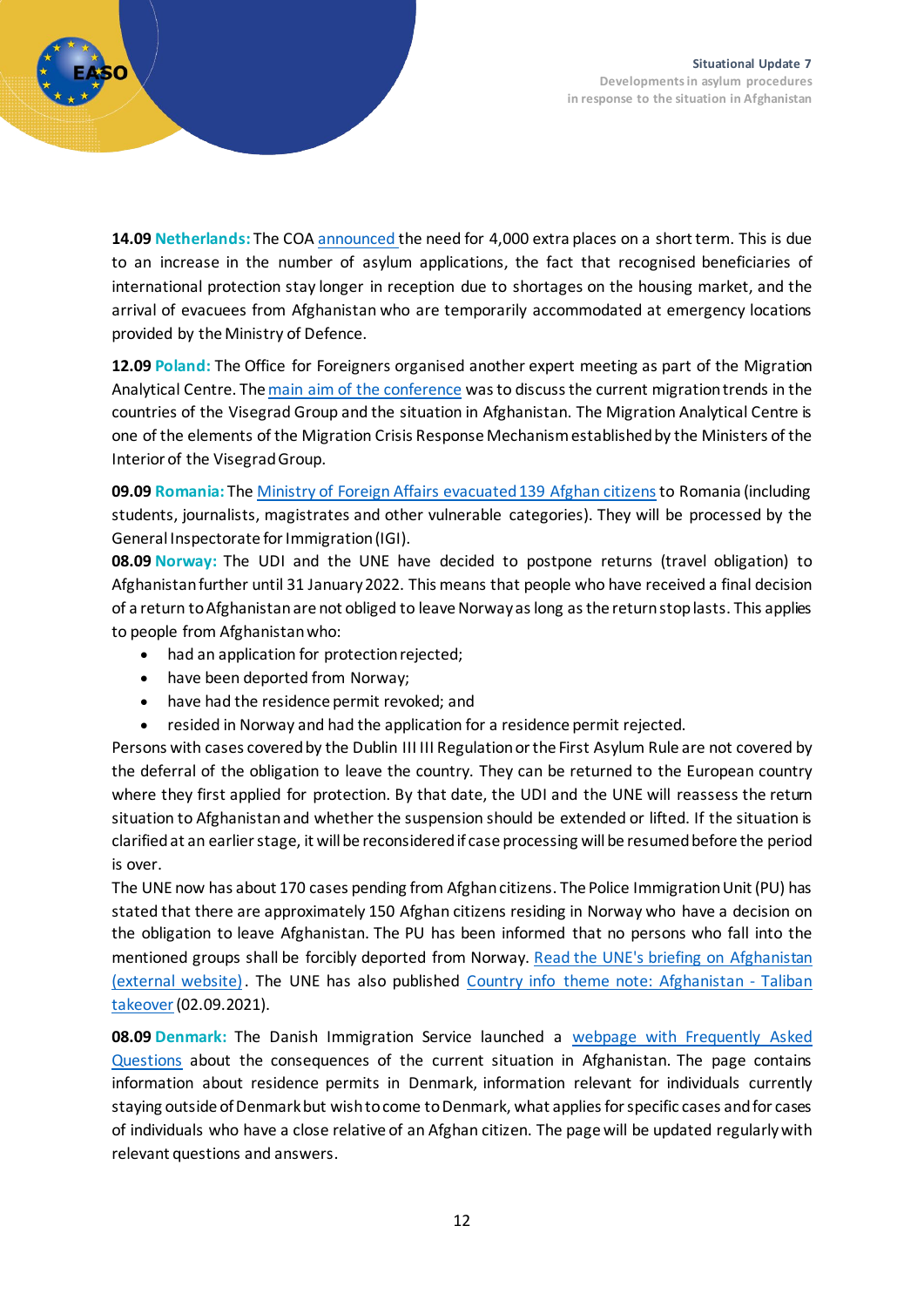

**08.09 Poland:** The Office for Foreigners [made available information materials for Afghan citizens on](https://udsc.gov.pl/materialy-informacyjne-dla-obywateli-afganistanu/)  [the procedure for granting international protection.](https://udsc.gov.pl/materialy-informacyjne-dla-obywateli-afganistanu/) As part of the integration activities, information leaflets were also prepared by the Ministry of Family and Social Policy on social welfare and support in the labour market.

**07.09 Norway:** The Norwegian authorities completed the evacuation from Kabul. The UDI has created [on its website a dedicated area on Afghanistan](https://www.udi.no/viktige-meldinger/informasjon-om-situasjonen-i-afghanistan-og-soknader-om-opphold-i-norge/#link-27330)with information on evacuations and the application process. In this context, some of those who were evacuated to Norway will have their case treated as a transfer refugee. Afghan citizens who were evacuated and allowed to enter as a family member of a Norwegian citizen have their case treated as an application for protection (asylum). The same applies to other evacuees who are not treated as a transfer refugee. The application for protection (asylum) starts with the police. Furthermore, the UDI is following the situation in Afghanistan closely. There is great uncertainty, and many cases will not be processed until there is clarity on how the situation develops.

**07.09 Finland:** The [Finnish Immigration Service announced](https://migri.fi/en/-/obtaining-an-alien-s-passport-is-made-easier-for-afghans-residing-in-finland-with-a-residence-permit) that it will simplify the procedure for Afghan nationals residing in Finland to obtain an alien's passport.

**03.09 Belgium:** Fedasil [offered](https://www.fedasil.be/fr/actualites/accueil-des-demandeurs-dasile/accueil-de-200-rapatries-dafghanistan) accommodation to 200 Afghan evacuees in its reception network, primarily families with children and a few single persons. The evacuees spend 7 days in quarantine before they are invited to register their asylum application.

**03.09 Belgium:** The IBZ [announced](https://dofi.ibz.be/fr/news/afghanistan) that the Belgian government has carried out several evacuation flights since the capture of Kabul by the Taliban. Thanks to these flights, Belgians and their relatives, as well as people who worked for the Belgian military services, international organisations and human rights organisations, were able to reach Belgium. These evacuations have ended and no new evacuations are planned. For people wishing to come to Belgium, normal residence procedures apply according to the rules in force. The procedures for submitting visa applications can be found on the website of the Belgian Embassy in Islamabad. For more information on family reunification: [Family](https://dofi.ibz.be/fr/themas/onderdanen-van-derde-landen/regroupement-familial)  [reunion.](https://dofi.ibz.be/fr/themas/onderdanen-van-derde-landen/regroupement-familial) For more information on humanitarian visas: [Residence permit \(Articles 9, 9bis, 9ter\).](https://dofi.ibz.be/fr/themes/ressortissants-dun-pays-tiers/autorisation-de-sejour-articles-9-9bis-9ter)

**03.09 Portugal:** [Portugal supports European Union plan to complete evacuation from Afghanistan](https://www.portugal.gov.pt/pt/gc22/comunicacao/noticia?i=portugal-apoia-plano-da-uniao-europeia-para-concluir-evacuacao-do-afeganistao-)

**02.09 Spain:** The [Assessment by the Ministry of Inclusion](https://ids.easo.europa.eu/display/IDS/Spain) about recent reception activities to respond to the emergency situation due to the arrival of thousands of evacuees Afghans.

**02.09 Norway:** [860 Afghans were evacuated from Kabul](https://www.udi.no/aktuelt/evakuerte-afghanere/) in August. 676 Afghans have been granted the status of resettled refugees following input from the Ministry of Foreign Affairs and the Ministry of Defence. Within this group, there are the following main categories:

- Local staff at the embassy with families: 63
- Persons associated with the Armed Forces with families: 513
- Children without parents: 28
- Human rights and civil society activists: 72.

In the first and last category, there are a further 46 people who have not arrived in Norway. They are either in Afghanistan or in other countries. In addition to these categories, around 150 Afghans who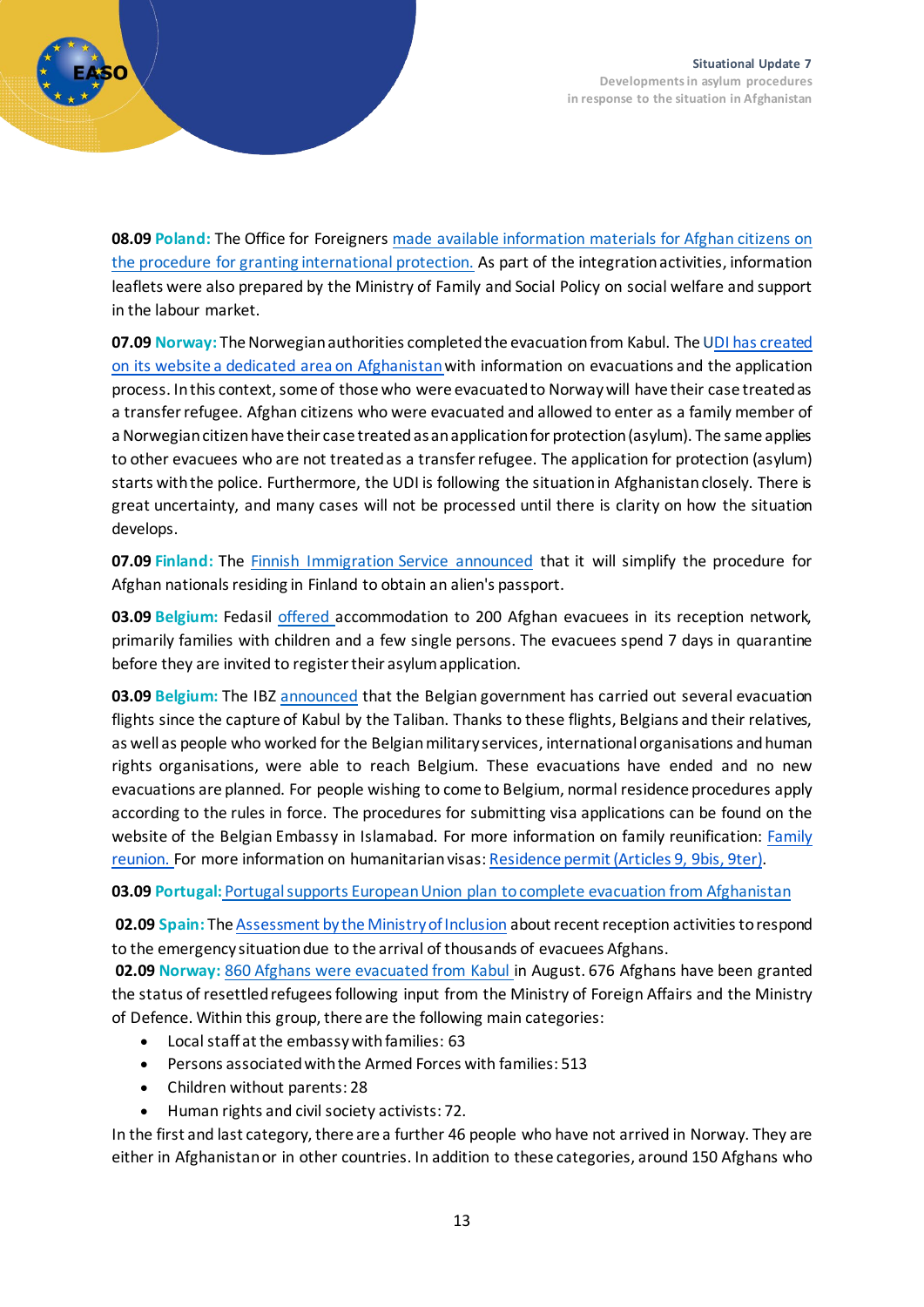

have a family relationship with Norwegian citizens were evacuated. In addition, there are 30 Afghans who previously had various residence permits, according to preliminary figures from the UDI. In addition to the 28 children without parents, the total numbers include just over 400 children in families with children. [235 people are currently being received by 30 municipalities across the country,](https://www.imdi.no/om-imdi/aktuelt-na/bosetting-av-evakuerte-afghanere-er-i-gang/)  [\(external website\)](https://www.imdi.no/om-imdi/aktuelt-na/bosetting-av-evakuerte-afghanere-er-i-gang/).

**31.08 Sweden:** More than 650 quota refugees [from Afghanistan already received](https://www.migrationsverket.se/Om-Migrationsverket/Pressrum/Nyhetsarkiv/Nyhetsarkiv-2021/2021-08-31-Drygt-650-kvotflyktingar-fran-Afghanistan-har-tagits-emot-i-Sverige.html) by Swedish municipalities. Furthermore, the SEM introduced a dedicated area [on Afghanistan on its website.](https://www.migrationsverket.se/English/About-the-Migration-Agency/Information-regarding-the-situation-in-Afghanistan.html)

**30.08 France:** Appeals from Afghan nationals to the [National Court of Asylum \(CNDA\)](http://www.cnda.fr/La-CNDA/Actualites/Communique-de-presse5) are now systematically examined under the Geneva Convention, which can lead to obtaining a refugee status which is valid for 10 years. Applicants whose situation does not meet the definition for refugee status will have their situation examined for subsidiary protection, since their personal background may put them at risk if returned. The CNDA reported that there were 2,311 appeals from Afghan nationals since January 2021.

**30.08 Belgium:** On 16 August, the CGRS decided to temporarily and partially suspend the notification of decisions for applicants from Afghanistan. Due to the current situation in Afghanistan, the IOC and the processing policy note for that country were no longer relevant.

**30.08 Netherlands:** Th[e Immigration and Naturalisation Service \(IND\) finalised](https://ind.nl/en/news/Pages/Pre-registration-of-Afghan-evacuees-completed.aspx) the pre-registration of Afghan evacuees, in total a group of 1,900 persons.

**27.08 Finland:** Th[e Ministry of Foreign Affairs team successfully](https://valtioneuvosto.fi/en/-/foreign-ministry-relief-team-leaves-afghanistan-finland-successfully-evacuates-330-persons-from-kabul)evacuated a total of 330 persons from Afghanistan.

The [Finnish Immigration Service coordinated the reception of Afghan evacuees](https://migri.fi/-/maahanmuuttovirasto-koordinoi-afganistanista-evakuoitujen-vastaanottoa?languageId=en_US) who were accommodated initially in reception centres and who will later move to municipalities after the issuance of a residence permit. Approximately 80 asylum applications have been submitted by persons travelling on evacuation flights from Afghanistan, mostly from family members of persons who have received consular assistance.

**27.08 Netherlands:** The Immigration and Naturalisation Service (IND) has temporarily been given the option to delay decisions on asylum applications by people from Afghanistan. The reason is the uncertain situation in the country. This so-called decision and departure moratorium is effective for a 6-month period, starting 26 August. The decision was taken by the Minister for Migration and it was [published in the Government Gazette.](https://ind.nl/en/news/pages/ind-is-allowed-to-decide-later-on-afghan-asylum-applications.aspx) In principle, only the registration interview will take place for new applications. The decision halt also applies to ongoing applications for people who have already applied for asylum in the Netherlands and are staying in a reception centre. Moreover, the Repatriation and Departure Service (DT&V) will temporarily not remove any Afghans whose application has been rejected by the IND. In individual cases, the IND may still decide on an Afghan asylum application. For example, the IND will start processing applications by persons who have been evacuated from Afghanistan by the Netherlands as soon as possible. It is also possible to reject an application, for example on suspicion of war crimes, risk for national security or for Dublin applications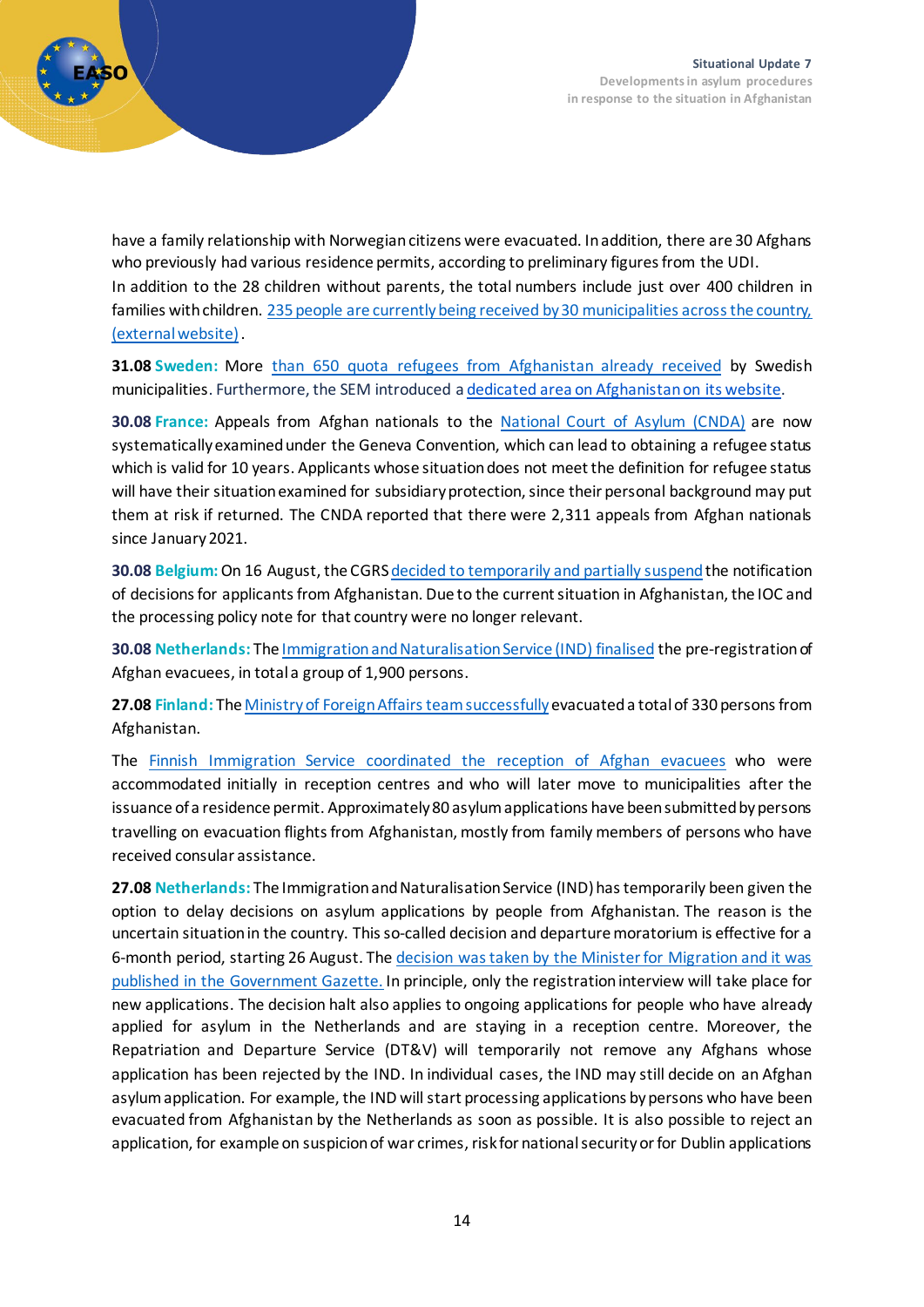

(if someone applied for asylum earlier in another EU Member State). The decision halt automatically means that the IND will be given longer to decide on asylum applications by Afghan nationals. The decision timeframe of ongoing applications and applications submitted as of 26 August is extended from 6 months to 18 months in principle.

All asylum applications from Afghan evacuees at reception centres will, as much as possible, be dealt with on-sit[e by special IND teams.](https://ind.nl/en/news/pages/more-effort-on-the-part-of-the-ind-for-afghan-evacuees.aspx) This already applied to the reception facility at the Willem Lodewijk van Nassau barracks in Marnewaard (Zoutkamp) but was extended to the other reception centres.

**27.08 Poland:** After the evacuation of Afghan collaborators of the Polish Military Contingent and Polish diplomacy, [1,024 Afghan citizens were placed under the care of the Office for Foreigners.](https://udsc.gov.pl/komunikat-dot-afganskich-wspolpracownikow-i-ich-rodzin-ewakuowanych-z-kabulu/) They are staying in centres for foreigners and units designated for quarantine. Foreigners were provided with accommodation, meals, personal hygiene items, and medical, psychological and material assistance (clothes, toys for children, etc.). The procedure for accepting applications for international protection from evacuated Afghan citizens has already started. Actions will also be implemented to facilitate their integration. Due to COVID-19 measures, all foreigners are quarantined for 10 days from the date of entry into the territory.

**26.08 Sweden:** The SMA [requested the government to](https://www.migrationsverket.se/Om-Migrationsverket/Pressrum/Nyhetsarkiv/Nyhetsarkiv-2021/2021-08-26-Migrationsverket-arbetar-intensivt-med-att-ta-emot-evakuerade-afghaner.html) temporarily change the rules for resettlement to enable and speed up the process of resettling Afghan refugees in Sweden.

**25.08 Finland:** The Finnish Immigration Service has created a special page to addres[sfrequently asked](https://migri.fi/en/faq-afghanistan)  questions on the [situation in Afghanistan.](https://migri.fi/en/faq-afghanistan)

**25.08 Finland:** The [Finnish Immigration Service announced](https://migri.fi/-/maahanmuuttovirastolla-on-valmius-vastaanottaa-valtioneuvoston-paattamat-lisaevakuoinnit-afganistanista?languageId=en_US) on the capacity to receive additional evacuees from Afghanistan, namely 128 former employees of the Finnish Embassy in Kabul and security sector employees together with their families. According to the decision of the government, the Finnish Immigration Service will process with urgency the residence permits of the persons arriving in Finland from Afghanistan.

**25.08 Greece:** A[n8-member family from Afghanistan arrived in Greece](https://migration.gov.gr/afixi-8meloys-oikogeneias-afganon-stin-ellada/) in the context of the call of the President of the European Commission von der Leyen and the consultation of EU Member States for the reception of Afghan citizens at risk due to the crisis in their country. These are Afghan citizens cooperating with the European External Action Service.

**25.08 Romania:** In a [meeting of the Supreme Council for National Defence](https://csat.presidency.ro/ro/comuni/sedinta-consiliului-suprem-de-aparare-a-tarii1629909390) in which the situation in Afghanistan was analysed, it was decided to activate the Inter-Ministerial Committee on the National Coalition for the Integration of Refugees. The Ministry of Internal Affairs will urgently assess the capacity to take in refugees and asylum seekers from Afghanistan and the possibility of expanding this capacity.

**24.08 Iceland:** The government of Iceland approved the recommendations of the Refugee Committee in response to the situation in Afghanistan in the wake of the Taliban takeover. [According to the press](https://www.stjornarradid.is/default.aspx?pageid=e5cf150d-33a7-11e6-80c7-005056bc217f&newsid=ce21e8df-04cb-11ec-813f-005056bc8c60)  [statement issued by the government,](https://www.stjornarradid.is/default.aspx?pageid=e5cf150d-33a7-11e6-80c7-005056bc217f&newsid=ce21e8df-04cb-11ec-813f-005056bc8c60) It is estimated that up to 120 refugees will be received in Iceland, but a final number has not been determined. According to the Committee's recommendations,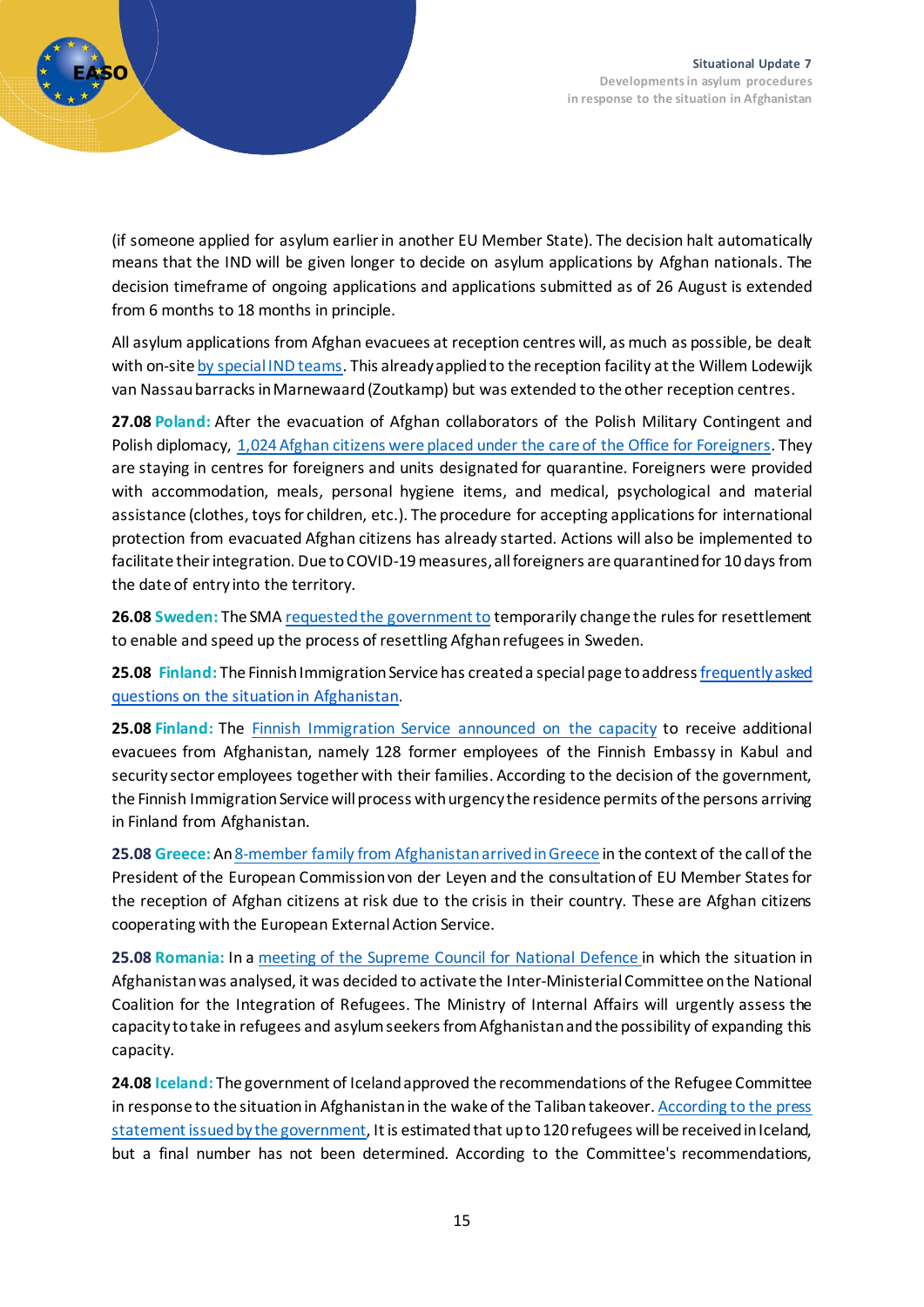

support will be provided to families already in Iceland who have the right to be united with family members in Afghanistan. Applications for family reunification for Afghans residing in Iceland will receive priority and their applications will be accelerated. An emphasis will be placed on assisting individuals in extreme danger due to their jobs in Afghanistan, as well as former students from Afghanistan at the United Nations Gender Equality School in Iceland, along with their spouses and children.

**24.08 Poland:** The [Polish government is providing](https://www.gov.pl/web/mswia/pomoc-dla-afganskich-wspolpracownikow-ewakuowanych-z-kabulu) full assistance and support to the citizens of Afghanistan who cooperated with the Polish Military Contingent and Polish diplomatic mission. People who have already arrived in Poland have been accommodated in a centre belonging to the Office for Foreigners. Applications for international protection will be processed swiftly.

**24.08 Switzerland:** 132 Afghans who have arrived sofar will be admitted to Switzerland's resettlement programme. They will be accorded refugee status and will be allowed to stay in Switzerland. As resettled refugees, they will not complete the regular asylum procedure and will only have to undergo identity checks (fingerprinting, security checks, etc.). Once they arrive in the cantons, allrefugees will take part in a cantonal integration programme.

**24.08 Croatia:** The Ombudswoman [expressed support](https://www.ombudsman.hr/en/support-to-the-afghanistan-independent-human-rights-commission/) to the Afghanistan Independent Human Rights Commission (AIHRC), joining the efforts of many other national human rights institutions and their networks in pointing out the danger faced by the staff of the AIHRC and members of their families, as well as other human rights defenders in the country.

**23.08 Spain:** 230 evacuated Afghans [were transferred to reception facilities](https://prensa.inclusion.gob.es/WebPrensaInclusion/noticias/ministro/detalle/4088) managed by the Ministry of Inclusion.

**23.08 Netherlands:** Th[e Immigration and Naturalisation Service \(IND\) is sending a special team](http://ind.nl/en/news/pages/special-ind-team-to-marnewaard-for-afghan-applications.aspx) to the temporary emergency shelter for Afghan evacuees in Marnewaard (Zoutkamp). After the quarantine period, the team will process the asylum applications on site. The Afghans are received by the COA in Marnewaard in a part of the Willem Lodewijk van Nassaukazerne, which has been made available by the Ministry of Defense. Offices will also be set up there for personal interviews and to complete the asylum procedure. A group of approximately 20 IND employees, working on a project basis, is available to process the applications. The team includes experts who have already implemented the Interpreter Scheme in recent years, which has given Afghan interpreters and their families an asylum permit since the Dutch mission in Uruzgan. All employees also have experience with vulnerabilities.

**23.08 Sweden:** Th[e first group of Afghan employees of the Sweden Embassy](https://www.migrationsverket.se/Om-Migrationsverket/Pressrum/Nyhetsarkiv/Nyhetsarkiv-2021/2021-08-23-De-forsta-lokalanstallda-i-Afghanistan-har-evakuerats.html) in Kabul arrived. The SMA will examine their cases within the framework of the Swedish refugee quota for 2021. Municipalities are offering them accommodation and special crisis support, including emergency medical care, as part of reception services.

**20.08 France:** [Evacuation operations were launched on 16 August.](https://www.interieur.gouv.fr/actualites/communiques/accueil-en-france-des-personnes-evacuees-dafghanistan) Accelerated procedures have been put in place to issue visas to third-country nationals, after the necessary checks and with the aim of guaranteeing internal security.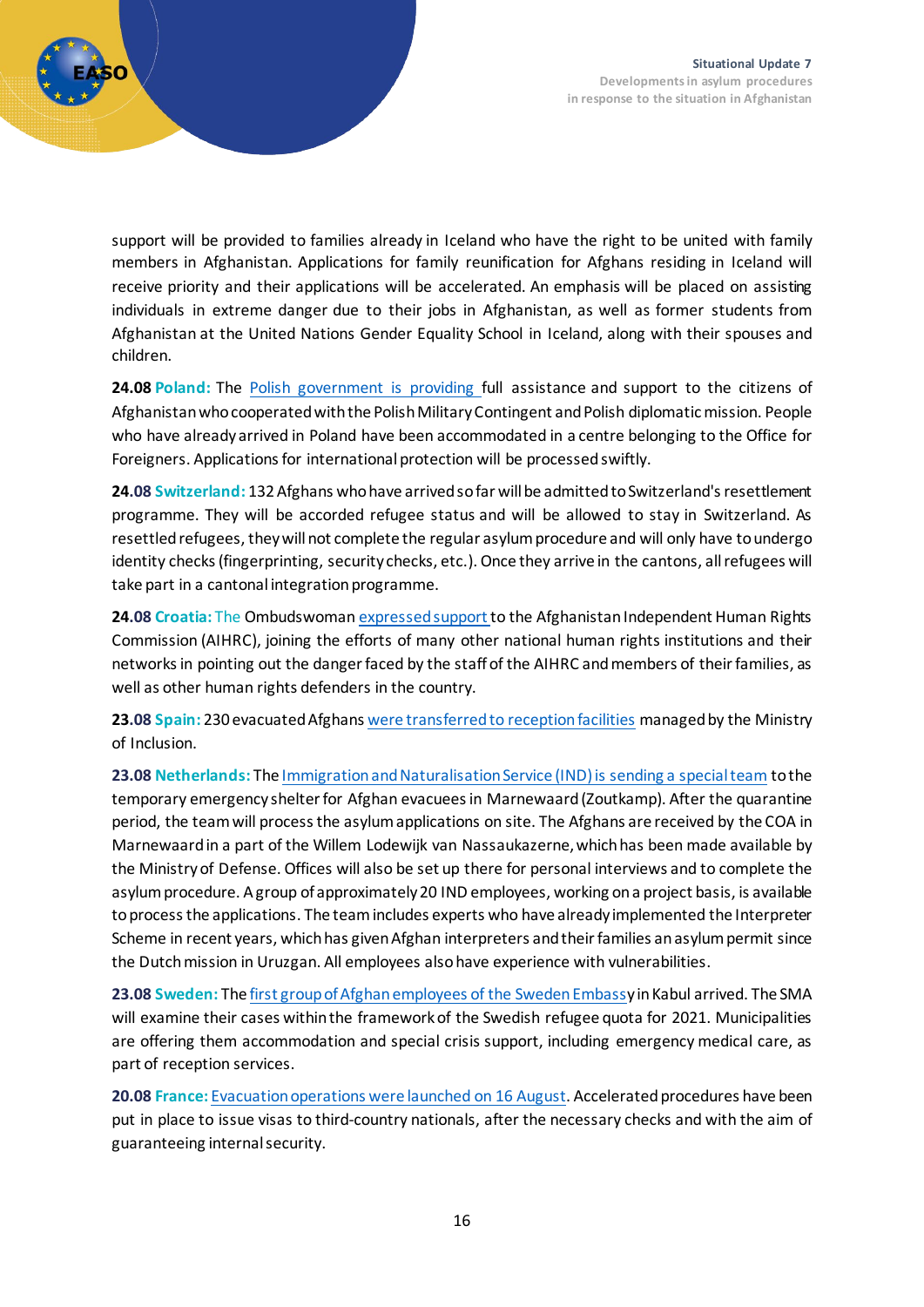

**20.08 Finland:** The [Supreme Administrative Court banned the return to Afghanistan](https://www.kho.fi/fi/index/ajankohtaista/tiedotteet/2021/khokieltaaafganistanilaistenturvapaikanhakijoidenkaannyttamispaatostentaytantoonpanon.html) of 12 asylum applicants. Approximately 90 appeals by Afghan asylum seekers are pending before the Supreme Administrative Court.

**19.08 Germany:** A special meeting [of Ministers of the Interior](https://www.bmi.bund.de/SharedDocs/pressemitteilungen/DE/2021/08/sonder-imk-afghanistan.html) on the situation in Afghanistan was held. It was agreed to continue to bring local staff, their family members and particularly endangered groups of people from Afghanistan to Germany as quickly as possible. Upon arrival in Germany, a humanitarian admission will be granted in accordance with the Residence Act, Section 22, Sentence 2 in an individual, simplified and unbureaucratic procedure. Afterwards, the people are placed infederal states according to the Königstein key.

**19.08 Spain:** A [temporary care and reception facility \(for a maximum of](https://prensa.inclusion.gob.es/WebPrensaInclusion/noticias/ministro/detalle/4087) 72 hours) was set up at Torrejon Military Air Base (in Madrid) for Afghan citizens evacuated from Afghanistan. The facility has a capacity for 800 people and includes separate spaces for women and children, and men. There is also a children's play area, a dedicated area for health and psychological care, showers and a dining room. Refugees arriving to this air base will be eventually transferred to other EU+ countries to be resettled. [Read](https://luxembourg.representation.ec.europa.eu/actualites-et-evenements/actualites/welcome-hub-evacuated-afghan-eu-delegation-staff-and-their_fr) the statement of President Von der Leyen.

**18.08 Switzerland:** [Humanitarian admission of people from Afghanistan to Switzerland will be](https://www.sem.admin.ch/sem/de/home/sem/medien/mm.msg-id-84752.html)  [granted.](https://www.sem.admin.ch/sem/de/home/sem/medien/mm.msg-id-84752.html) The FDJP has decided to add approximately 230 people to the resettlement quota of 800 people approved by the Federal Council for 2021. This means that an ordinary asylum procedure is not carried out and people are granted asylum after their arrival and registration in Switzerland.

**17.08 Austria:** The Minister of the Interior, Karl Nehammer, will propose the creation of deportation centres in neighbouring states of Afghanistan at the special council of EU Ministers of the Interior on 18 August based on a [Press Release.](https://www.bmi.gv.at/news.aspx?id=3932567A2B4C736F3457633D)

**17.08 Finland:** The [Equality Ombudsperson](https://syrjinta.fi/-/kirje-ulkoministerille-ja-sisaministerille-suomessa-asuvien-afganilaisten-perheenjasenten-tilanteesta) sent a letter to the Ministry of Foreign Affairs and the Ministry of the Interior about the situation in Afghanistan and of family members of Afghan nationals living in Finland, calling for evacuation flights and an expedited procedure for residence permits under the Aliens Act, Article 93.

**16.08 Belgium:** The CGRS [partially and temporarily suspended the notification of decisions of](https://www.cgra.be/fr/actualite/suspension-des-decisions-afghanistan)  [applicants from Afghanistan.](https://www.cgra.be/fr/actualite/suspension-des-decisions-afghanistan) This decision will apply initially until the end of September. This is not a complete suspension of the processing of Afghan applicants' files.

- The processing of files (organisation of hearings) continues as before.
- A decision may still be taken or notified in the following cases:
	- Recognition of refugee status.
	- Inadmissibility decision for an applicant with protection status in another EU Member State.
- The following are generally suspended:
	- Assessment of the need for subsidiary protection.
	- Decisions on subsequent applications.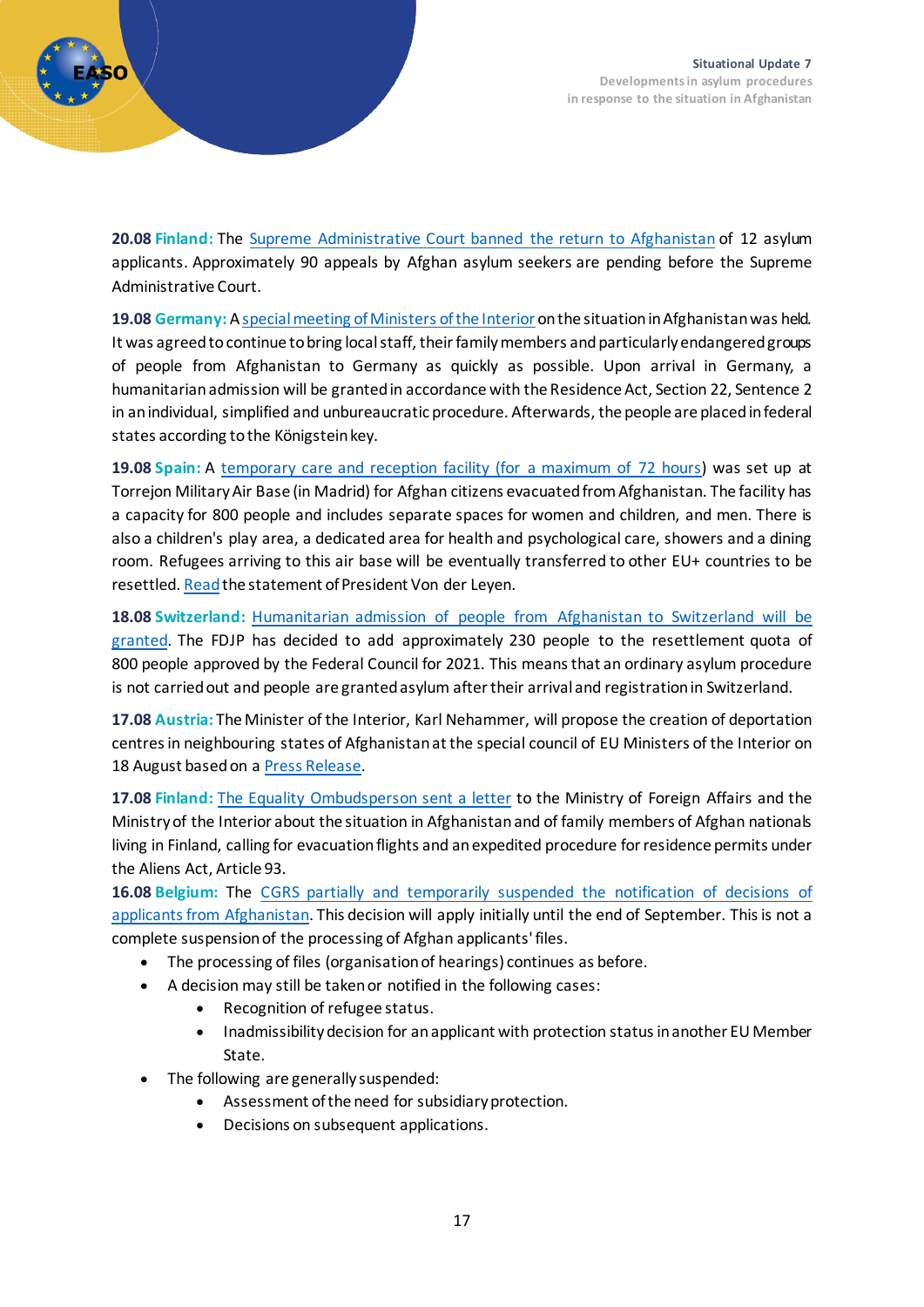

**16.08 Denmark:** The [Refugee Appeals Board has decided to suspend](https://fln.dk/da/Nyheder/Nyhedsarkiv/2021/16082021) decisions for Afghan citizens due to recent developments in the security situation in the country. The suspension includes the processing of asylum cases, revocation, refusals of extension and deportation cases. For cases where a negative decision had already been given by the Board, the departure deadline will be postponed and reassessed at a later stage.

**16.08 Ireland:** The [Immigrant Council of Ireland called](https://www.immigrantcouncil.ie/news/immigrant-council-ireland-calls-department-justice-prioritise-family-reunification)on the Department of Justice to prioritise family reunification applications from Afghan nationals. The government announced 150 [humanitarian visas](https://www.dfa.ie/news-and-media/press-releases/press-release-archive/2021/august/government-calls-for-an-end-to-the-violence-in-afghanistan-and-announces-more-humanitarian-visas.php)  for [Afghans](https://www.dfa.ie/news-and-media/press-releases/press-release-archive/2021/august/government-calls-for-an-end-to-the-violence-in-afghanistan-and-announces-more-humanitarian-visas.php) under the Irish Refugee Protection Programme (IRPP), in addition to the 45 visas already approved for Afghans in similar circumstances. Priority will be given to those working on human rights issues, including the rights of women and girls, as well as those working with NGOs and European and international organisations. The Department of Justice is also prioritising family reunification and visa applications for Afghan nationals.

**15.08 Finland:** Th[e Finnish government decided](https://intermin.fi/en/-/government-added-to-its-decision-on-afghanistan) at an extraordinary meeting on 15 August that Finland can admit a maximum of 40 additional current and former Afghan employees and their families. The decision adds to the government's decision of 13 August to admit 130 persons to Finland, so in total 170 persons can be relocated from Afghanistan to Finland. Previously, the Finnish government had [decided](https://intermin.fi/en/-/afghans-who-have-worked-for-the-authorities-can-be-admitted-to-finland) at an extraordinary meeting on 13 August that Afghans who have worked for Finland, the EU and NATO can be admitted to Finland with their families and issued residence permits. This decision covered a total of 130 persons and their families.

**12.08 Germany:** The [Federal Ministry of the Interior announced](https://www.bmi.bund.de/SharedDocs/pressemitteilungen/DE/2021/08/aussetzung-abschiebung.html) the suspension of returns to Afghanistan in light of the developments in the country.

**11.08 Netherlands:** Th[e State Secretary for Justice and Security announced](https://www.rijksoverheid.nl/documenten/kamerstukken/2021/08/11/tk-instellen-besluit-en-vertrekmoratorium-afghanistan) a decision and departure moratorium for Afghan nationals. Applications lodged during the period of the moratorium will have a longer, 12-month processing period with a maximum of 21 months to decide on the case. Rejected Afghan applicants do not have to return and can apply again for international protection. The State Secretary underlined that no forced returns were undertaken in the first half of 2021 and that no forced returns were planned for the second half of the year either.

**8.08 Denmark, Austria, Germany, the Netherlands, Belgium and Greece** sent a [joint letter](https://uim.dk/nyheder/danmark-og-fem-andre-eu-lande-opfordrer-kommissionen-til-at-ga-i-dialog-med-afghanistan-om-udsendelser) to the European Commission asking them to enter into a dialogue with and support Afghanistan to ensure that the existing return agreement is maintained.

**23.07 Sweden:** A new legal position was issued on the examination of protection needs, obstacles and enforcement for residents of Afghanistan in view of the current situation in the country  $\overline{\phantom{a}}$ [RS/086/2021.](https://lifos.migrationsverket.se/dokument?documentSummaryId=45714)

**22.07 Norway:** The [Norwegian Immigration Appeals Board \(UNE\)](https://www.une.no/en/see-more-news/archive/2021/une-suspends-returns-to-afghanistan/) temporarily suspended returns to Afghanistan until 15 September 2021 due to the security situation.

**16.07 Sweden:** The [Swedish Migration Agency](https://www.migrationsverket.se/English/About-the-Migration-Agency/Information-regarding-the-situation-in-Afghanistan.html) halted all deportations of persons from Afghanistan. The authority has also paused all rejection decisions in Afghan asylum cases and reassessed the ability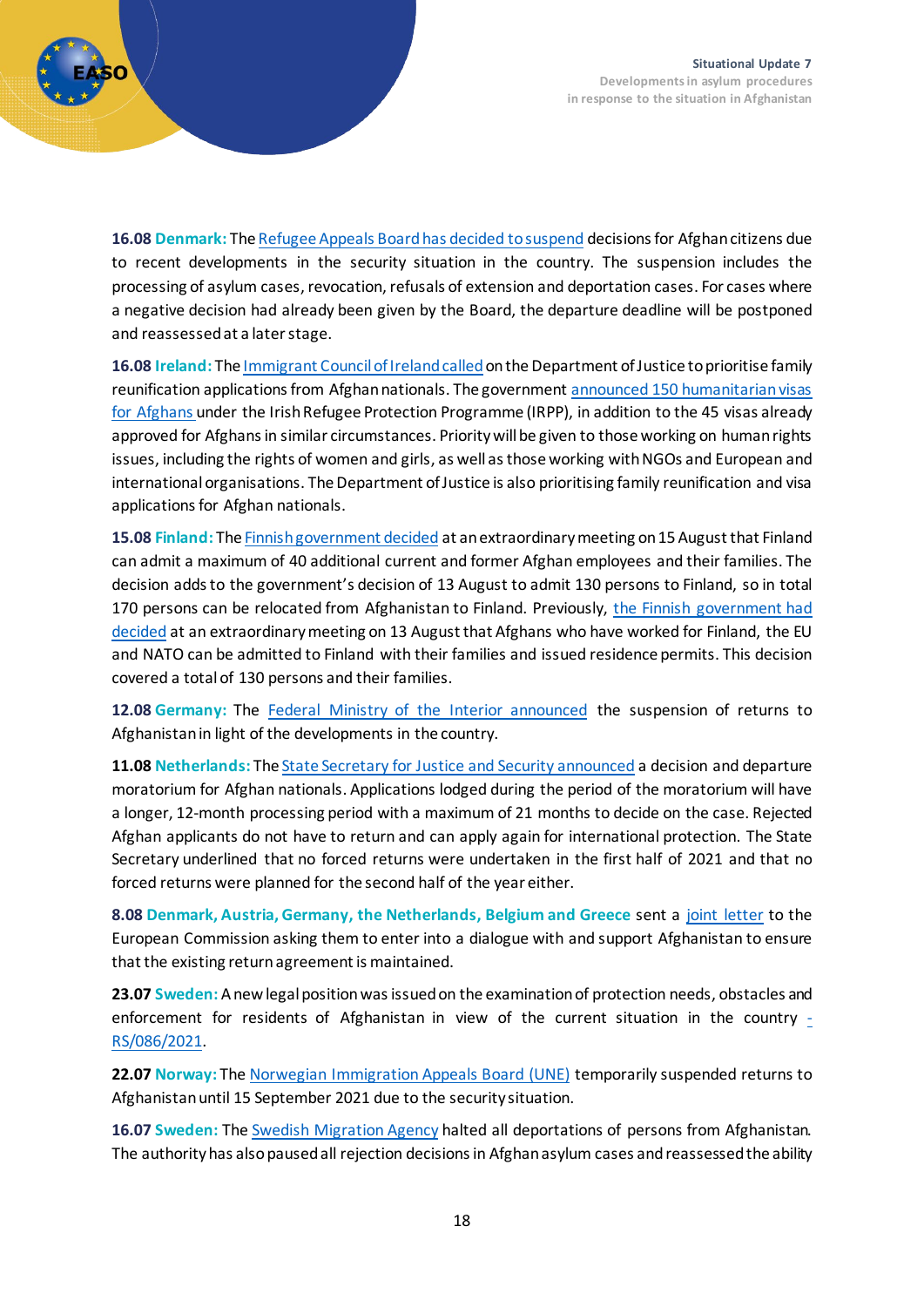

of Afghan citizens to obtain passports. The Swedish Migration Agency has also introduced a decisionmaking halt in Afghan asylum cases. This means that the Swedish Migration Agency will not issue any rejection decisions for people who have applied for asylum from Afghanistan as long as the halt applies. The Swedish Migration Agency can still move ahead and grant asylum to people from Afghanistan, provided that it is clear that the person is in need of protection. The Swedish Migration Agency is also continuing to make decisions in other types of cases, for example in cases related to work permits or close family ties.

**14.07 Finland:** The [Finnish Immigration Service put on hold](https://migri.fi/en/-/finnish-immigration-service-has-paused-issuing-of-negative-decisions-involving-removal-from-the-country-to-afghanistan) negative decisions that would imply a return of Afghan nationals starting as of 9 July.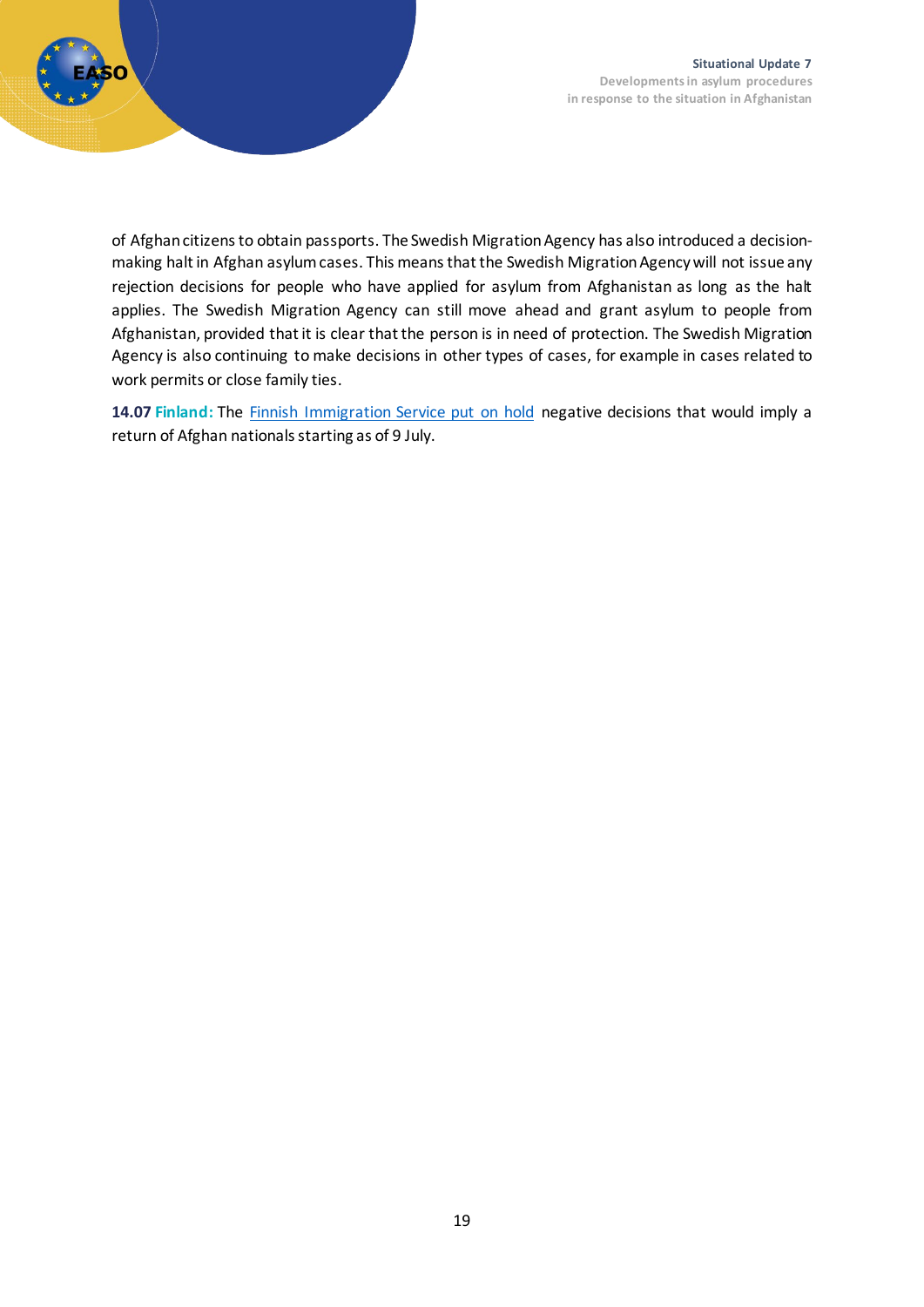

### **Annex II: Case law related to Afghan nationals**

#### **Search results were exported th[e EASO Case Law database](https://caselaw.easo.europa.eu/) on 4/11/2021**

- <span id="page-19-0"></span>**1. France, National Court of Asylum [Cour Nationale du Droit d'Asile (CNDA)],** [A. v French Office](https://caselaw.easo.europa.eu/pages/viewcaselaw.aspx?CaseLawID=2019)  [for the Protection of Refugees and Stateless Persons \(OFPRA\)](https://caselaw.easo.europa.eu/pages/viewcaselaw.aspx?CaseLawID=2019)**, No 18037855, 21 September 2021** The CNDA granted subsidiary protection to an Afghan applicant because of the risk of inhuman treatment by the Talibandue to his particular vulnerability if returned to Afghanistan.
- **2. France, Council of State [Conseil d'État],** [M.B. and others](https://caselaw.easo.europa.eu/pages/viewcaselaw.aspx?CaseLawID=2070)**, N° 455751, 8 September 2021** The Council of State rejectedan urgent request for interim measures to facilitate family reunification for two Afghan nationals.
- **3. United Nations, Committee on the Rights of Persons with Disabilities [CRPD],** [Z.H. v Sweden](https://caselaw.easo.europa.eu/pages/viewcaselaw.aspx?CaseLawID=2055)**, Communication No 58/2019, 6 September 2021**

The UN Committee on the Rights of Persons with Disabilities decided that the deportation of an Afghan national would deteriorate his mental state.

**4. Greece, Administrative Court of Appeals [Διοικητικό Εφετείο],** [IA v Asylum Service](https://caselaw.easo.europa.eu/pages/viewcaselaw.aspx?CaseLawID=2058)**, No 205849/2021, 26 August 2021**

The Appeals Committee overturned a negative decision and granted refugee protection to an Afghan national.

**5.** Germany, Regional Administrative Court [Verwaltungsgerichte], Applicants (Afghanistan) v [Federal Foreign Office](https://caselaw.easo.europa.eu/pages/viewcaselaw.aspx?CaseLawID=1972)**, 26 August 2021**

The Regional Administrative Court of Berlin ordered the issuance of visas to a former Afghan worker and his family.

- **6. France, Council of State [Conseil d'État],** [N.G., K.B. and O.J. \(Afghanistan\) v Prime Minister, the](https://caselaw.easo.europa.eu/pages/viewcaselaw.aspx?CaseLawID=1987)  [Minister for Europe and Foreign Affairs and the Minister of the Interior](https://caselaw.easo.europa.eu/pages/viewcaselaw.aspx?CaseLawID=1987)**, Nos 455744, 455745 and 455746, ECLI:FR:CEORD:2021:455744.20210825, 25 August 2021** The Council of State rejecteda request for the urgent issuance of visas for family reunification purposes to relatives of Afghan nationals.
- **7. Austria, Constitutional Court [Verfassungsgerichtshof Österreich],** [Applicant \(Afghanistan\)](https://caselaw.easo.europa.eu/pages/viewcaselaw.aspx?CaseLawID=1935)**, E 3115/2021-4, 18 August 2021**

Given the current country information on Afghanistan, the Constitutional Court held that a prompt deportation of the rejected applicant to Afghanistanwas not possible.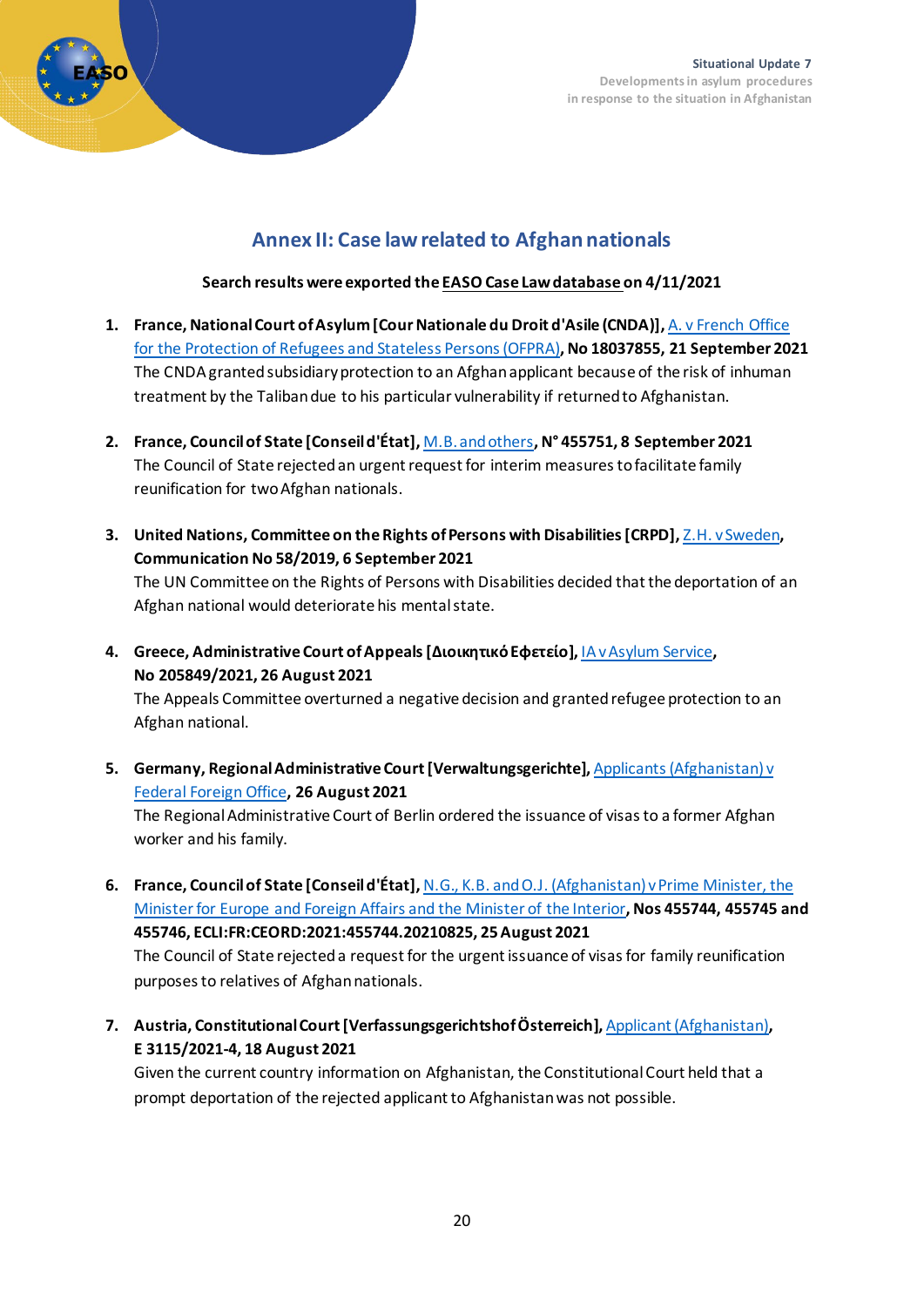

**8. Austria, Federal Administrative Court [Bundesverwaltungsgericht -BVwG],** [BF \(Afghanistan\) v](https://caselaw.easo.europa.eu/pages/viewcaselaw.aspx?CaseLawID=1942)  [Austrian Federal Office for Immigration and Asylum \(Bundesamt für Fremdenwesen und Asyl-](https://caselaw.easo.europa.eu/pages/viewcaselaw.aspx?CaseLawID=1942)[BFA\)](https://caselaw.easo.europa.eu/pages/viewcaselaw.aspx?CaseLawID=1942)**, No W228 2241306-1, 18 August 2021**

The Federal Administrative Court granted subsidiary protection due to the current situation in Afghanistan, including the COVID-19 pandemic and the poor living conditions that would expose the applicant to inhuman treatment if returned.

- **9.** Austria, Federal Administrative Court [Bundesverwaltungsgericht-BVwG], BF (Afghanistan) v [Austrian Federal Office for Aliens and Asylum \(BFA\)](https://caselaw.easo.europa.eu/pages/viewcaselaw.aspx?CaseLawID=1940)**, No W283 2245292-1, 16 August 2021** The Federal Administrative Court assessed the detention of an Afghan national pending deportation as unlawful, based on the unrealistic prospects of implementing the removal to Afghanistan.
- **10. Bulgaria, Administrative Court Haskovo (Административен съд -Хасково),** [H.S. \(Afghanistan\) v](https://caselaw.easo.europa.eu/pages/viewcaselaw.aspx?CaseLawID=1946)  [Chairman of the State Agency for Refugees](https://caselaw.easo.europa.eu/pages/viewcaselaw.aspx?CaseLawID=1946)**, No 707/2021, ECLI:BG:AD726:2021:20210700707.001, 13 August 2021**

The Administrative Court rejected anappeal against a negative decision and found no situation of indiscriminate violence in Afghanistan.

- **11. Austria, Federal Administrative Court [Bundesverwaltungsgericht -BVwG],** [Applicant](https://caselaw.easo.europa.eu/pages/viewcaselaw.aspx?CaseLawID=1939)  [\(Afghanistan\) v Austrian Federal Office for Immigration and Asylum \(Bundesamt für](https://caselaw.easo.europa.eu/pages/viewcaselaw.aspx?CaseLawID=1939)  [Fremdenwesen und Asyl-](https://caselaw.easo.europa.eu/pages/viewcaselaw.aspx?CaseLawID=1939) BFA)**, W104 2216389-1, 12 August 2021** The Federal Administrative Court granted subsidiary protection to an Afghan national due to the current nationwide situation in Afghanistan.
- **12. Bulgaria, Administrative Court Haskovo (Административен съд -Хасково),** [Applicant](https://caselaw.easo.europa.eu/pages/viewcaselaw.aspx?CaseLawID=1943)  [\(Afghanistan\) v Chairman of the State Agency for Refugees](https://caselaw.easo.europa.eu/pages/viewcaselaw.aspx?CaseLawID=1943)**, No 709, ECLI:BG:AD726:2021:20210700709.001 , 11 August 2021**

The Administrative Court rejected an appeal against a negative decision for an Afghan national and assessed that the situation does not amount to the threshold of indiscriminate violence.

**13. Romania, Court of Appeals (Curte de apel),** [General Inspectorate for Immigration v Applicant](https://caselaw.easo.europa.eu/pages/viewcaselaw.aspx?CaseLawID=1962)  [\(Afghanistan\)](https://caselaw.easo.europa.eu/pages/viewcaselaw.aspx?CaseLawID=1962)**, No 451/2021, 11 August 2021**

The Court of Appeal of Timisoara extended the detention of an Afghan national by 3 months due to the impossibility to enforce the measure of forced return to Afghanistan and the risk of absconding.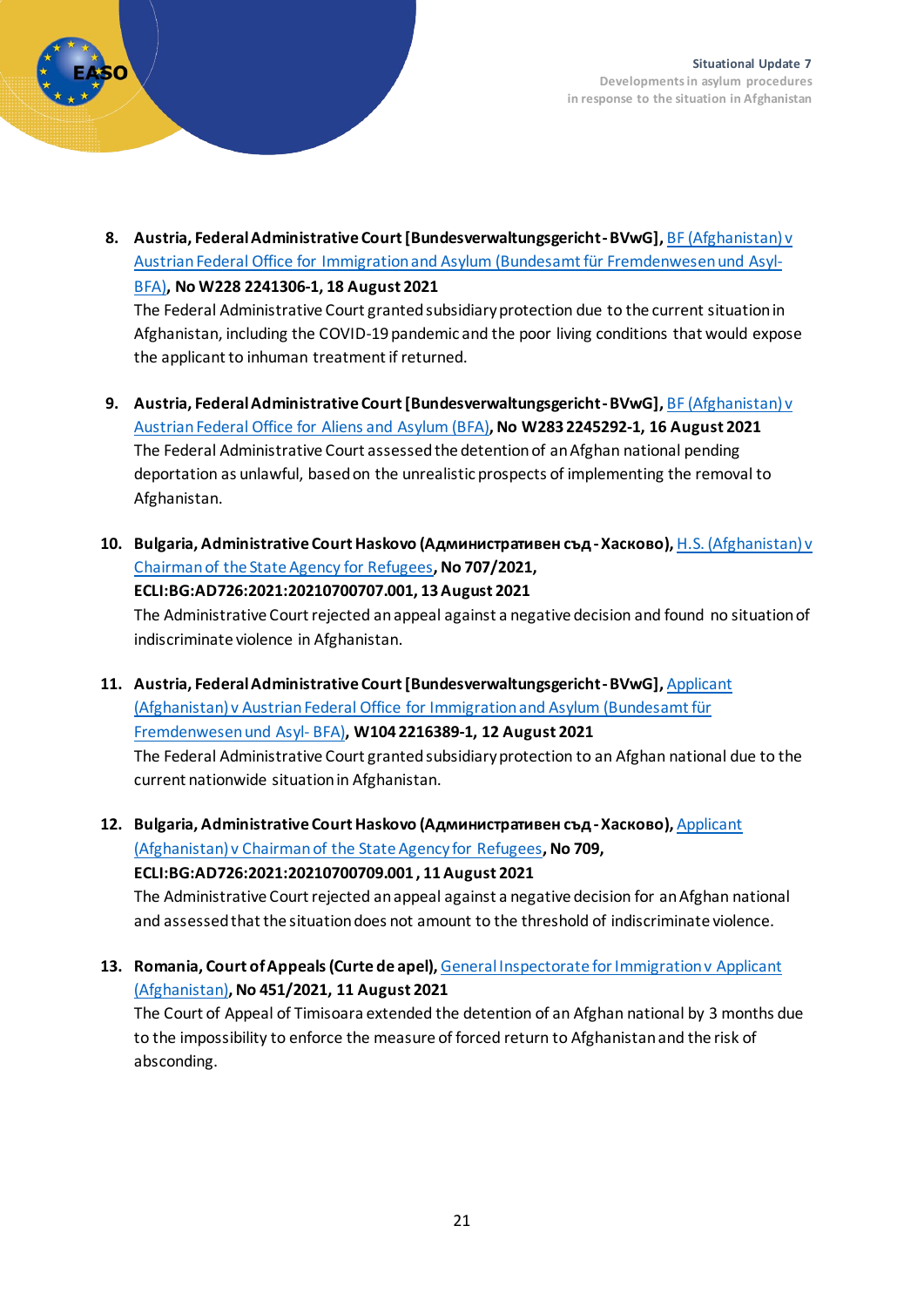

- 14. Bulgaria, Administrative Court Haskovo (Административен съд Хасково), М.К.А.S. [\(Afghanistan\) v Chairman of the State Agency for Refugees](https://caselaw.easo.europa.eu/pages/viewcaselaw.aspx?CaseLawID=1944)**, No 706, ECLI:BG:AD726:2021:20210700706.001, 11 August 2021** The Administrative Court rejected an appeal against a negative decision for an Afghan national.
- **15. Netherlands, Court of The Hague [Rechtbank Den Haag],** [V \(Afghanistan\) v State Secretary for](https://caselaw.easo.europa.eu/pages/viewcaselaw.aspx?CaseLawID=1975)  [Justice and Security](https://caselaw.easo.europa.eu/pages/viewcaselaw.aspx?CaseLawID=1975)**, No NL21.8410, ECLI:NL:RBDHA:2021:9016, 11 August 2021** The District Court of the Hague ordered the suspension of a return to Afghanistan.
- **16. Netherlands, Court of The Hague [Rechtbank Den Haag],** [V. \(Afghanistan\) v State Secretary for](https://caselaw.easo.europa.eu/pages/viewcaselaw.aspx?CaseLawID=1974)  [Justice and Security](https://caselaw.easo.europa.eu/pages/viewcaselaw.aspx?CaseLawID=1974)**, No NL20.3286, ECLI:NL:RBDHA:2021:9138, 5 August 2021** The District Court of the Hague clarifiedthat the last habitual residence is the place to be assessed with regard to the recast Qualification Directive, Article 15c.
- **17. Switzerland, Federal Administrative Court [Bundesverwaltungsgericht -Tribunal administratif fédéral - FAC],** [A \(Afghanistan\) v State Secretariat for Migration \(Staatssekretariat für Migration –](https://caselaw.easo.europa.eu/pages/viewcaselaw.aspx?CaseLawID=1912) [SEM\)](https://caselaw.easo.europa.eu/pages/viewcaselaw.aspx?CaseLawID=1912)**, D-2284/2021, 2 August 2021**

The FAC rejectedan appeal against a negative decision but ordered provisional admission to an Afghan national due to the unreasonable nature of the return.

**18. Council of Europe, European Court of Human Rights [ECHR],** [R.A. v Austria](https://caselaw.easo.europa.eu/pages/viewcaselaw.aspx?CaseLawID=1973)**, No 38335/21, 2 August 2021**

The ECtHR indicated an interim measure to the Government of Austria not to return an Afghan national until 31 August 2021.

**19. Luxembourg, Administrative Tribunal [Tribunal administratif],** [Applicants \(Afghanistan\) v](https://caselaw.easo.europa.eu/pages/viewcaselaw.aspx?CaseLawID=1967)  [Minister of Immigration and Asylum \(Ministre de l'Immigration et de l'Asile\)](https://caselaw.easo.europa.eu/pages/viewcaselaw.aspx?CaseLawID=1967)**, No 44940, 28 July 2021**

The Administrative Tribunal dismissed an appeal against a negative decision for an Afghan family.

**20. Netherlands, Council of State [Afdeling Bestuursrechtspraak van de Raad van State]],** [State](https://caselaw.easo.europa.eu/pages/viewcaselaw.aspx?CaseLawID=1949)  [Secretary for Justice and Security v Applicant \(Afghanistan\)](https://caselaw.easo.europa.eu/pages/viewcaselaw.aspx?CaseLawID=1949)**, No 202103188/1/V3, ECLI:NL:RVS:2021:1638, 26 July 2021**

The Council of State assessed the uncertain security situation in Afghanistan as a temporary impediment to deportation.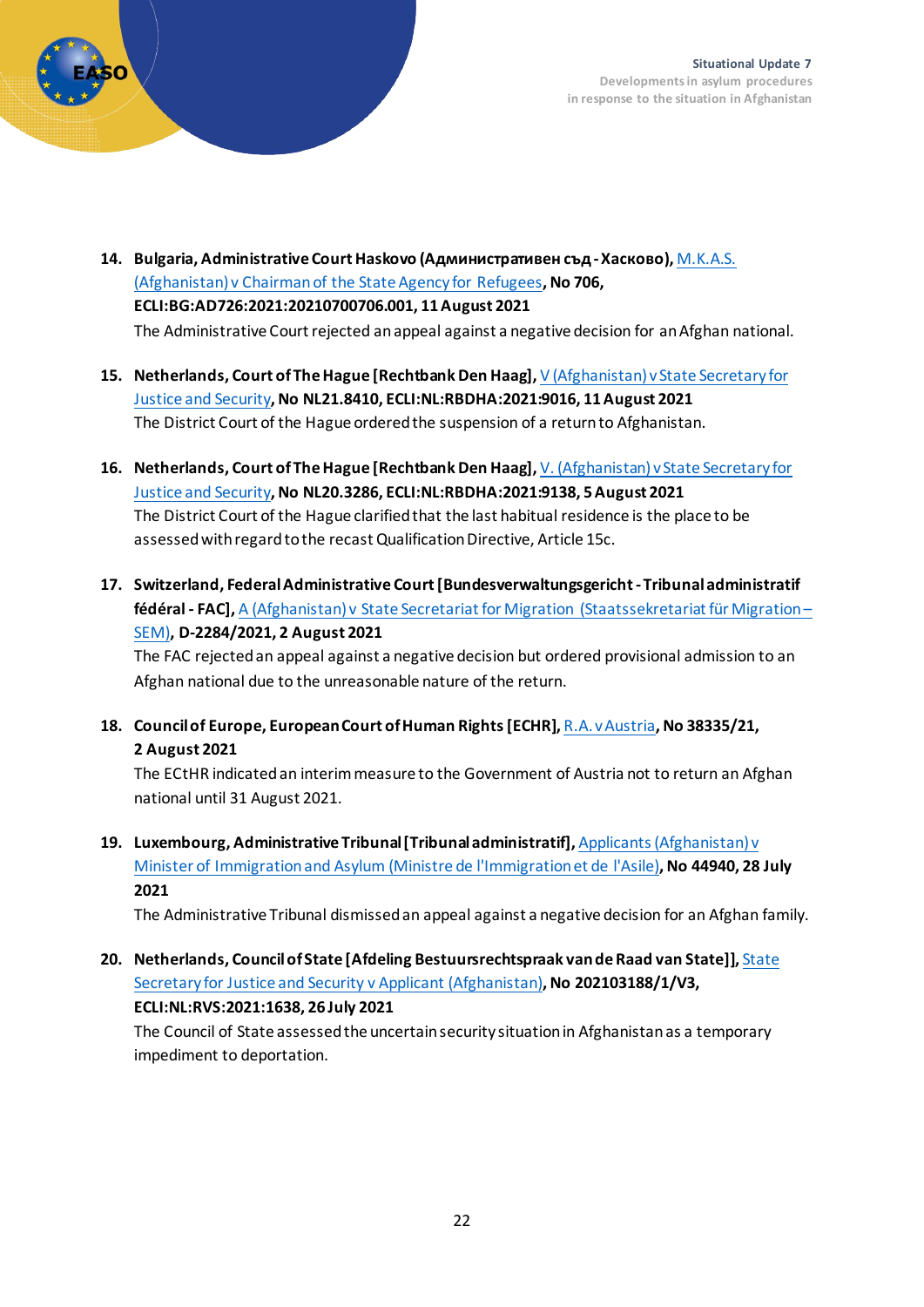

**21. Switzerland, Federal Administrative Court [Bundesverwaltungsgericht -Tribunal administratif fédéral - FAC],** [A and B \(Afghanistan\) v State Secretariat for Migration \(Staatssekretariat für](https://caselaw.easo.europa.eu/pages/viewcaselaw.aspx?CaseLawID=1907)  [Migration –](https://caselaw.easo.europa.eu/pages/viewcaselaw.aspx?CaseLawID=1907) SEM)**, D-1008/2020, 26 July 2021**

The Federal Administrative Tribunal annulled return decisions based on the situation in Afghanistan and the medical condition of the applicants.

**22. Netherlands, Court of The Hague [Rechtbank Den Haag],** [E, F v Staatssecretaris van Justitie en](https://caselaw.easo.europa.eu/pages/viewcaselaw.aspx?CaseLawID=2068)  [Veiligheid](https://caselaw.easo.europa.eu/pages/viewcaselaw.aspx?CaseLawID=2068)**, 23 July 2021**

The District Court of the Hague referred questions to the CJEU on the interpretationof the recast Qualification Directive.

- **23. Luxembourg, Administrative Tribunal [Tribunal administratif],** [Applicant \(Afghanistan\) v Minister](https://caselaw.easo.europa.eu/pages/viewcaselaw.aspx?CaseLawID=1966)  [of Immigration and Asylum \(Ministre de l'Immigration et de l'Asile\)](https://caselaw.easo.europa.eu/pages/viewcaselaw.aspx?CaseLawID=1966)**, No 44530, 15 July 2021** The Administrative Tribunal analysed the security situation in Afghanistan and granted subsidiary protection.
- **24. Luxembourg, Administrative Tribunal [Tribunal administratif],** [Applicant \(Afghanistan\) v Minister](https://caselaw.easo.europa.eu/pages/viewcaselaw.aspx?CaseLawID=1965)  [of Immigration and Asylum \(Ministre de l'Immigration et de l'Asile\) \(No 3\)](https://caselaw.easo.europa.eu/pages/viewcaselaw.aspx?CaseLawID=1965)**, No 44925, 12 July 2021**

The Administrative Tribunal confirmed the Minister's decision to refuse international protection for an Afghan national.

- **25. Luxembourg, Administrative Tribunal [Tribunal administratif],** [Applicant \(Afghanistan\) v Minister](https://caselaw.easo.europa.eu/pages/viewcaselaw.aspx?CaseLawID=1963)  [of Immigration and Asylum \(Ministre de l'Immigration et de l'Asile\)](https://caselaw.easo.europa.eu/pages/viewcaselaw.aspx?CaseLawID=1963)**, No 44884, 12 July 2021** The Administrative Tribunal ruled on the risk of persecution in Afghanistan for a Shia Muslim woman of Hazara ethnicity.
- **26. Luxembourg, Administrative Tribunal [Tribunal administratif],** [Applicant \(Afghanistan\) v Minister](https://caselaw.easo.europa.eu/pages/viewcaselaw.aspx?CaseLawID=1964)  [of Immigration and Asylum \(Ministre de l'Immigration et de l'Asile\) \(No 2\)](https://caselaw.easo.europa.eu/pages/viewcaselaw.aspx?CaseLawID=1964)**, No 44743, 12 July 2021**

The Administrative Tribunal rejected an appeal against a negative decision pronounced for an Afghan national.

**27. France, National Court of Asylum [Cour Nationale du Droit d'Asile (CNDA)],** [G. \(Afghanistan\) v](https://caselaw.easo.europa.eu/pages/viewcaselaw.aspx?CaseLawID=1882)  [French Office for the Protection of Refugees and Stateless Persons \(OFPRA\)](https://caselaw.easo.europa.eu/pages/viewcaselaw.aspx?CaseLawID=1882)**, No 20015236, 9 July 2021**

The CNDA provided subsidiary protection to an Afghan applicant from the Baghlān province, assessing that there was indiscriminate violence of exceptional intensity due to the intensification of the conflict in the North-East.